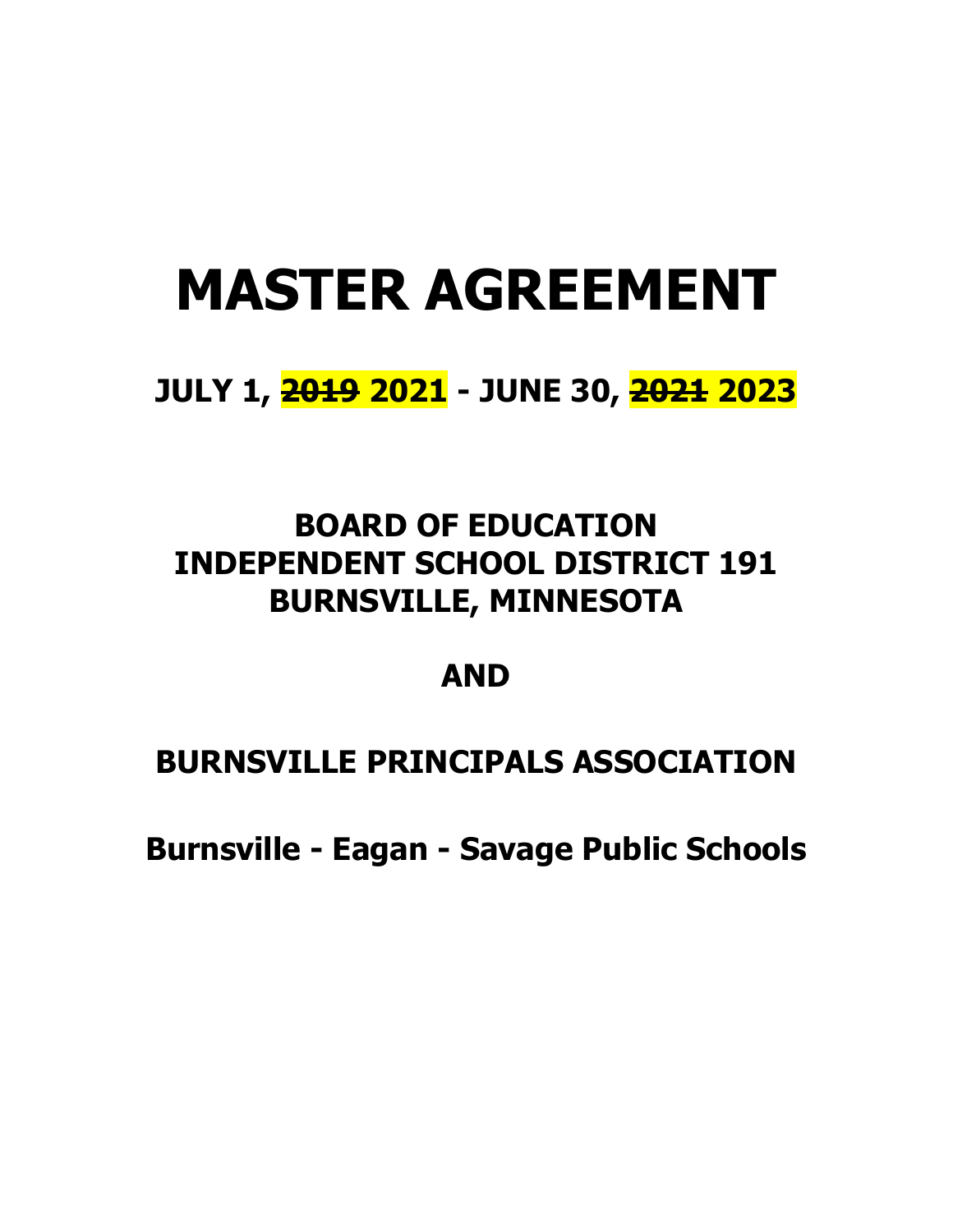### **TABLE OF CONTENTS**

### $\overline{B}$

| $\mathcal C$                    |
|---------------------------------|
|                                 |
| D                               |
|                                 |
| $\mathcal F$                    |
| Family Illness Absence13        |
| G                               |
| Grievance Procedure  16-17      |
| H                               |
| Health and Accident Insurance 5 |
| $\boldsymbol{J}$                |
|                                 |
| L                               |
| Leaves and Absences 11-15       |
| $\boldsymbol{M}$                |
| Matching Contribution  10-11    |

Mileage .......... ………………………………………7

## P

| Personal Business Absence 12  |  |
|-------------------------------|--|
|                               |  |
|                               |  |
| Professional Activity Leave11 |  |

# R

|--|--|

# S

| Salary Schedule Placement  3 |  |
|------------------------------|--|
|                              |  |
|                              |  |
|                              |  |
| Substitutes for Principals 8 |  |

### $\tau$

| Tax Sheltered Annuity/Deferred<br>Compensation Plans  8 |  |
|---------------------------------------------------------|--|
|                                                         |  |
| $\boldsymbol{V}$                                        |  |
|                                                         |  |
| W                                                       |  |

| Worker's Compensation13 |  |
|-------------------------|--|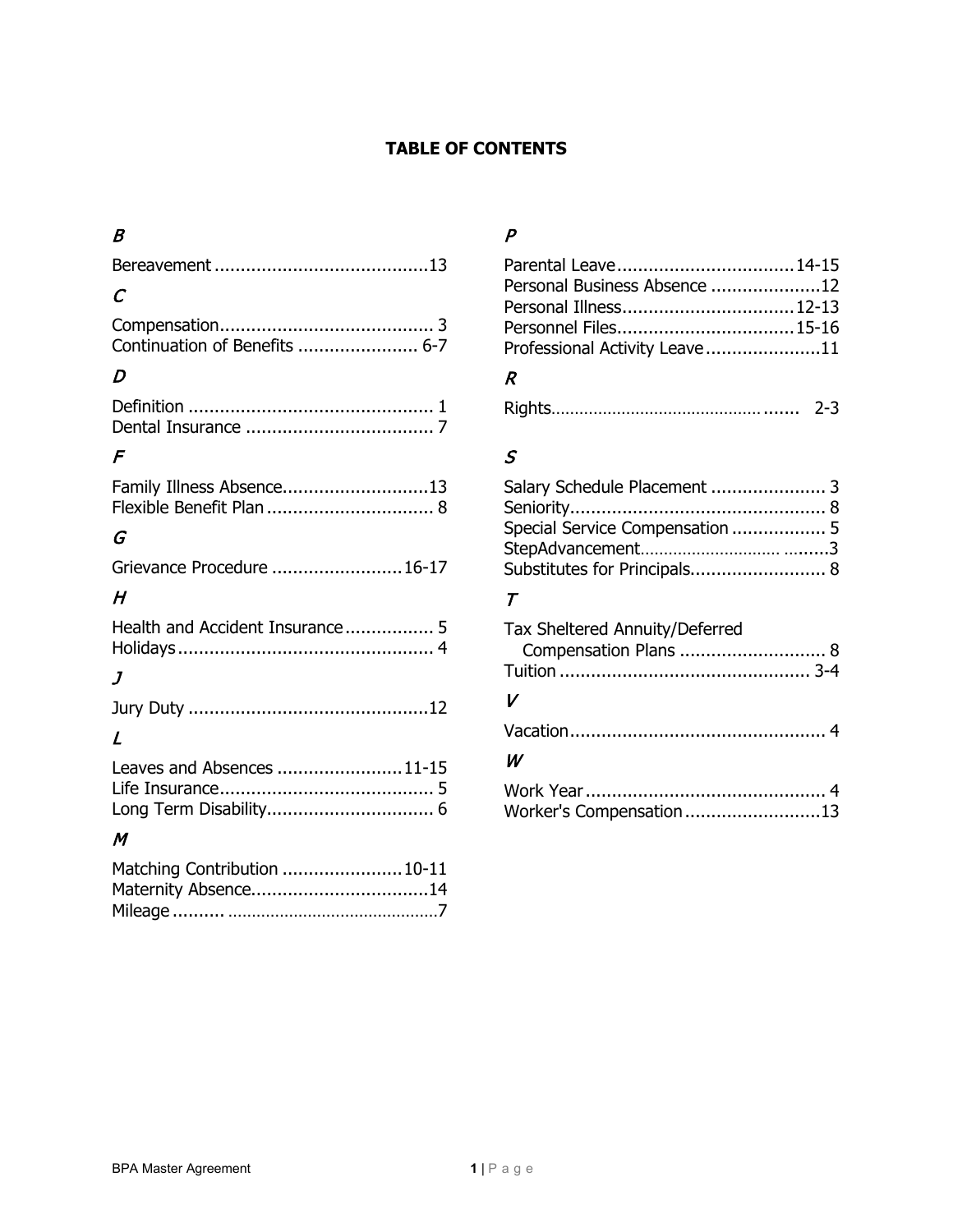### **MASTER AGREEMENT JULY 1, 2019 2021 - JUNE 30, 2021 2023**

#### **BOARD OF EDUCATION INDEPENDENT SCHOOL DISTRICT 191 BURNSVILLE, MINNESOTA**

#### **and**

#### **BURNSVILLE PRINCIPALS ASSOCIATION**

#### **Preamble**

THIS AGREEMENT, entered into between the School Board of Independent School District 191, Burnsville, Minnesota, and the Burnsville Principals Association, pursuant to and in compliance with the Public Employment Labor Relations Act of 1971, as revised, is to provide the terms and conditions of employment for principals for the duration of the Agreement.

#### **ARTICLE I RECOGNITION**

The Board hereby recognizes the Association as the sole and exclusive bargaining representative for all principals who work more than fourteen (14) hours per week and more than sixty-seven (67) days per year. A principal, associate principal, and principal or associate principal on special assignment or any other professional employee required to hold a principal's license from the state department shall be referred to as a "principal" within this master agreement.

#### **ARTICLE II COPIES OF RECORD**

There shall be two (2) signed copies of the final contract for the purpose of record, one retained by the Board, one by the Association.

#### **ARTICLE III STATUTORY RESPONSIBILITIES AND OBLIGATIONS OF THE SCHOOL BOARD**

Section 1. All principals covered by this Agreement shall perform the professional services prescribed by the School Board and shall be governed by the laws of the State of Minnesota, and by properly designated officials of the School District. The School Board and its properly designated representatives have the obligation and duty to promulgate rules, regulations, directives, and orders from time to time as deemed necessary by the School Board insofar as such rules, regulations, directives, and orders are not inconsistent with the terms of this Agreement.

Section 2. All principals covered by this Agreement, the School Board, and all provisions of this Agreement are subject to the laws of the State of Minnesota, Federal laws, Rules and Regulations of the State Board of Education, and valid rules, regulations, and orders of State and Federal governmental agencies. Any provisions of this Agreement herein found to be in violation of any such laws, rules, regulations or orders shall be null and void and without force and effect.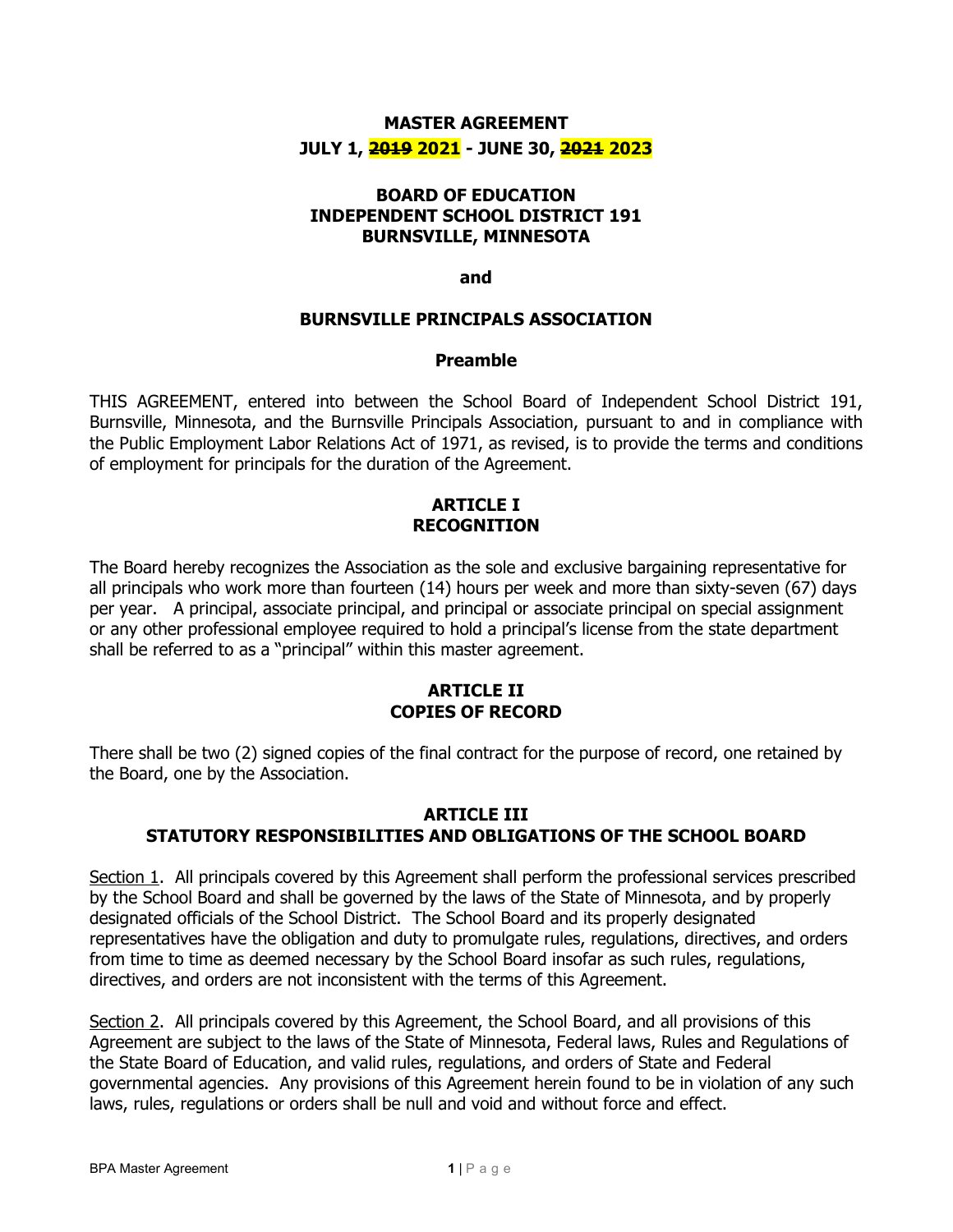Section 3. The School Board agrees not to meet and negotiate with any organization other than the Burnsville Principals Association as long as that organization is the exclusive representative of the principals of Independent School District 191.

Section 4. It is further understood that the foregoing enumeration of the School Board's responsibilities and obligations is not exclusive and the School Board expressly reserves all its statutory authority not expressly delegated in the Agreement.

#### **ARTICLE IV PRINCIPALS RIGHTS**

Section 1. Nothing contained in this Agreement shall be construed to limit, impair or affect the right of any principal or his/her representative to the expression or communication of view, grievance, complaint or opinion on any matter related to the conditions of compensation of public employment or circumvent the rights of the Association, nor shall it be construed to require any principal to perform labor or services against his/her will.

Section 2. Principals shall have the right to form and join employee organizations, and shall have the right not to form and join such organizations. Principals in an appropriate unit shall have the right by secret ballot to designate an exclusive representative for the purpose of negotiating grievance procedures and the terms and conditions of employment with the School Board.

Section 3. Recognizing that principals have the right to meet and confer with the Board regarding any and all policies and practices of the District, the Board or its designee agrees to meet and confer with the principals on matters not covered in this Agreement at least every four (4) months. It shall be the responsibility of the Principals' Association to request such meetings and provide a proposed agenda.

Section 4. Any principal who is a member of the Association, or who has applied for membership, may sign and deliver to the Human Resources Office an assignment authorizing deduction of membership dues in the Association. Pursuant to such authorization, the Board shall deduct dues from each regular salary check of the principal ending in June.

Section 5. With respect to all sums deducted by the Board, the Board agrees to remit to the Association said amount, accompanied by an alphabetical list for whom such deductions have been made.

Section 6. Duly authorized representatives of the Association shall be permitted to transact official association business on school property, provided that this shall not interfere with or interrupt normal school operations.

Section 7. The Association shall have the right to use school facilities and equipment, including computers, duplicating equipment, calculating machines, and all types of audio visual equipment at reasonable times, when such equipment is not otherwise in use. The Association shall pay for the cost of all materials and supplies incidental to such use. The user shall request equipment from the responsible individual and have time and use determined when checked out.

Section 8. The Association shall have the right to use the District mail service, mailboxes, e-mail and voicemail for communications; such communication to be unimpaired and uncensored.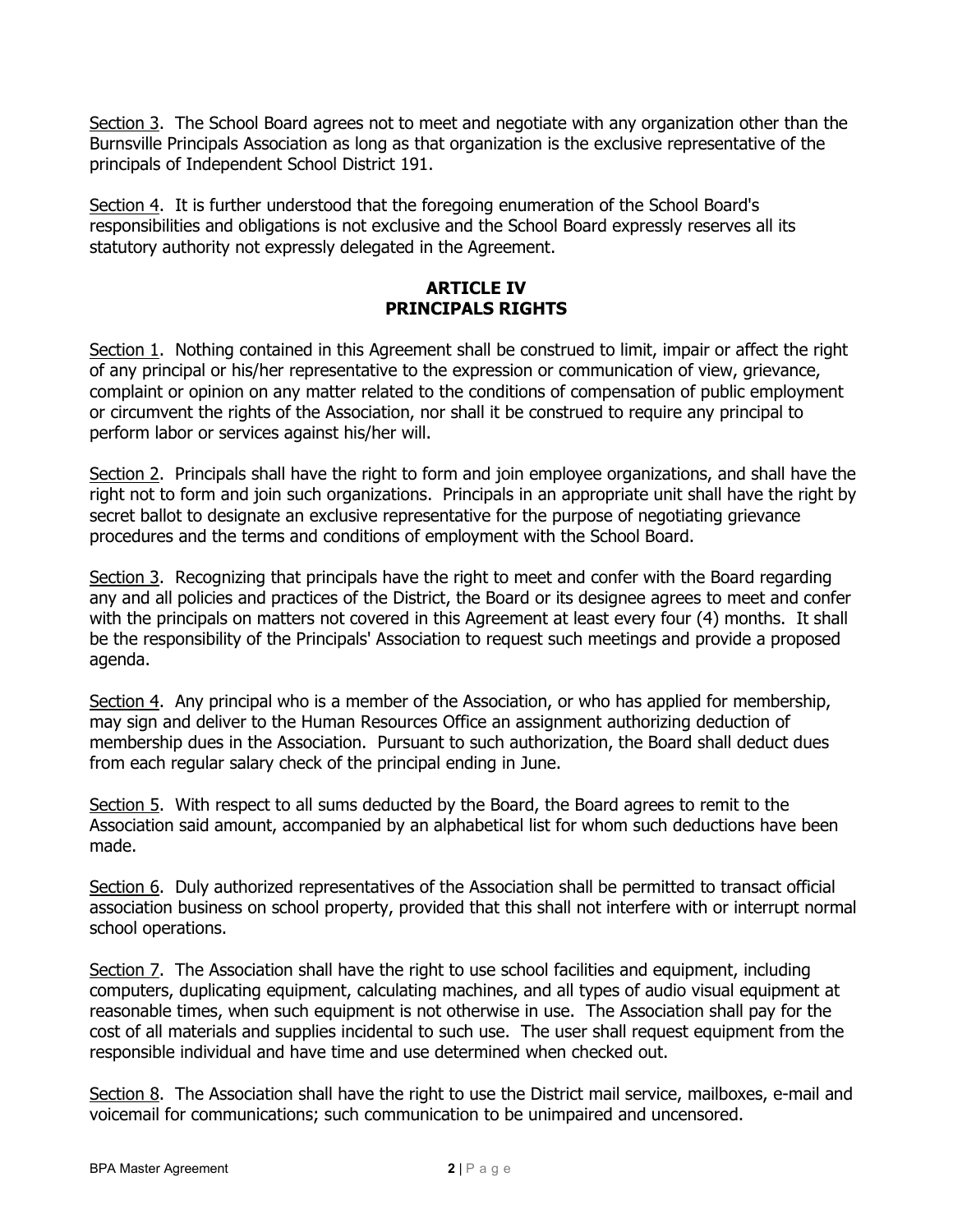Section 9. The Board agrees to furnish to the Association information concerning the financial resources of the District, annual financial reports and audits, after official adoption at a regular School Board meeting, register of certified personnel, agendas and minutes of all Board meetings, census and membership data, (names and addresses of all principals salaries paid thereto and substantiating data).

#### **ARTICLE V COMPENSATION**

#### Section 1. Basic Rates of Pay:

#### Subd. 1. Status of Salary Schedules:

The salary schedules contained in this article are adopted by the School Board for the term of this Agreement. The Schedules shall remain in effect until a successor agreement is negotiated. Step advancement is contingent upon and subject to the terms of the successor agreement.

#### Subd. 2. Salary Schedule - Placement

Initial placement is the responsibility of the Executive Director of Human Resources or designate.

#### Subd. 3.

For the salary schedule for the 2019-2020 2021-2022 and 2020-2021 2022-2023 contract year, see Appendix A and Appendix B attached hereto.

Section 2. Step Advancement: Step advancement for principals whose initial placement is step (1) one of the salary schedule is granted after a principal successfully completes one (1) year as a principal in ISD #191. For purposes of Section 2 and Section 3 of this article, a principal must start by January lst. Longevity (Steps 15 and 20) is granted for years of professional service in the district.

Section 3. Principal Career Steps: A principal is eligible for a career step after completing the appropriate years of service as a principal. Career step amounts will be pro-rated for principals that work less than full-time.

Effective July 1, 2015, the following career steps apply:

- A.  $$2,000$  in the 5<sup>th</sup> year of employment as a principal
- B.  $$3,500$  in the  $10<sup>th</sup>$  year of employment as a principal

#### Section 4. Tuition:

Sub 1. For individuals hired prior to January 1, 2013, the employer will reimburse employees for credits taken beyond the MA +60 or Specialist lane subject to the prior approval of the Executive Director of Human Resources. Reimbursement will not be paid to employees on leave. Reimbursement shall be at the rate of graduate school tuition for the University of Minnesota, adjusted annually for the year in which the course was taken.

Subd 2. Employees hired after January 1, 2013 are eligible for up to two thousand five hundred dollars (\$2,500) in tuition reimbursement per school year for post-graduate coursework that is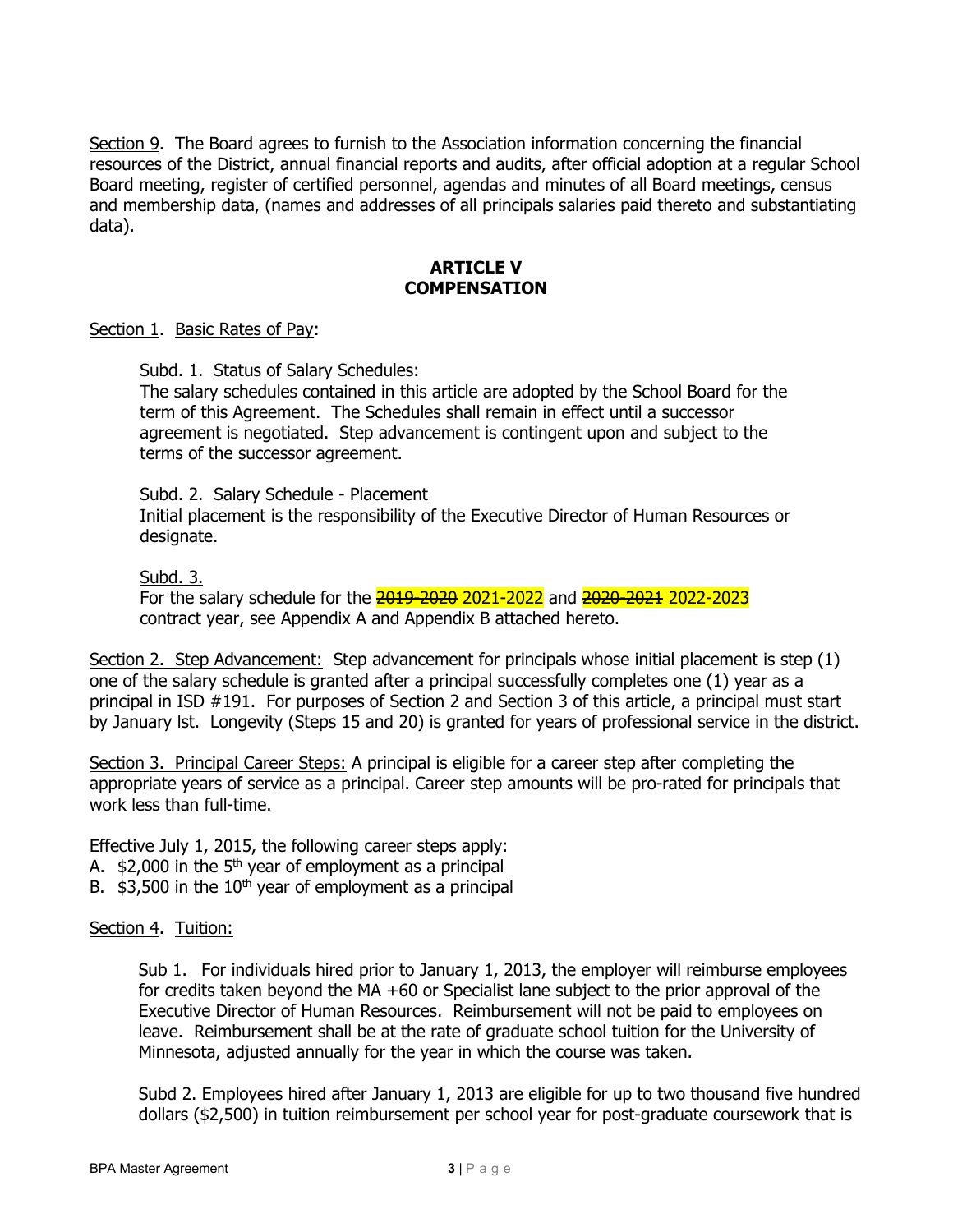germane to their assignment and benefits the District. All coursework must be preapproved by the Executive Director of Human Resources.

Subd 3. Effective July 1, 2013, employees who have earned a doctorate from an accredited college or university will receive an additional five thousand dollars (\$5,000) per year above the MA60 salary schedule, if the Board determines that the doctorate relates to the employee's position with the District.

Section 5. Certificate, Retirement Fund Certificate, and Transcript of College Credits: Each principal must submit a copy of a valid Minnesota Certificate, a retirement fund certificate, and a transcript of all college credits. This material will be kept on file in the District office during the entire time that the principal is employed in the school system. Before a principal can be granted a step or lane advancement, all requirements above must have been fulfilled.

Section 6. Work Year: The work year for principals shall be twelve (12) months. In the event a principal works for less than twelve months, the employee's compensation, sick leave, and vacation shall be calculated on a prorated basis. Health, life, and dental insurance shall be the same as for a full time employee, provided an administrator works at least thirty (30) hours per week.

#### Section 7. Vacation

Subd. 1. Annual Vacation:

Each full-time principal shall have twenty-eight (28) vacation days. Principals hired after July 1, 1998, shall have vacation days:

| 1st             | Year Principal      | 23 |
|-----------------|---------------------|----|
| 2 <sub>nd</sub> | Year Principal      | 25 |
| 3rd             | And Following Years | 28 |

Subd. 2. Effective upon ratification of the contract, a member of the Unit who terminates employment during a fiscal year is entitled to vacation benefits earned during that previous fiscal year. The member may elect to vacation out until the end of the current month. A member will be paid for any remaining, earned, but unused vacation days at the time of termination for any reason other than cause. A member who uses unearned vacation must reimburse the District at the time of termination.

#### Subd. 3. Accumulation and Termination:

All vacation time must be taken within twenty four (24) months of the start of the fiscal year in which it is received or be forfeited. Principals who sever employment for any reason other than cause, will be paid for accrued but unused vacation days at the rate at which they were earned.

Section 8. Holidays: Each full-time member of this Unit shall have ten (10) holidays each year. They are: Independence Day, Labor Day, Thanksgiving Day and the day following, Christmas Eve Day, Christmas Day, New Years Eve Day, New Years Day, and Memorial Day. Each principal subject to the approval of his/her immediate supervisor shall schedule the additional holiday.

Section 9. Snow Days: In the event the superintendent declares a snow day and classes are cancelled, principals may take a vacation day or a personal day.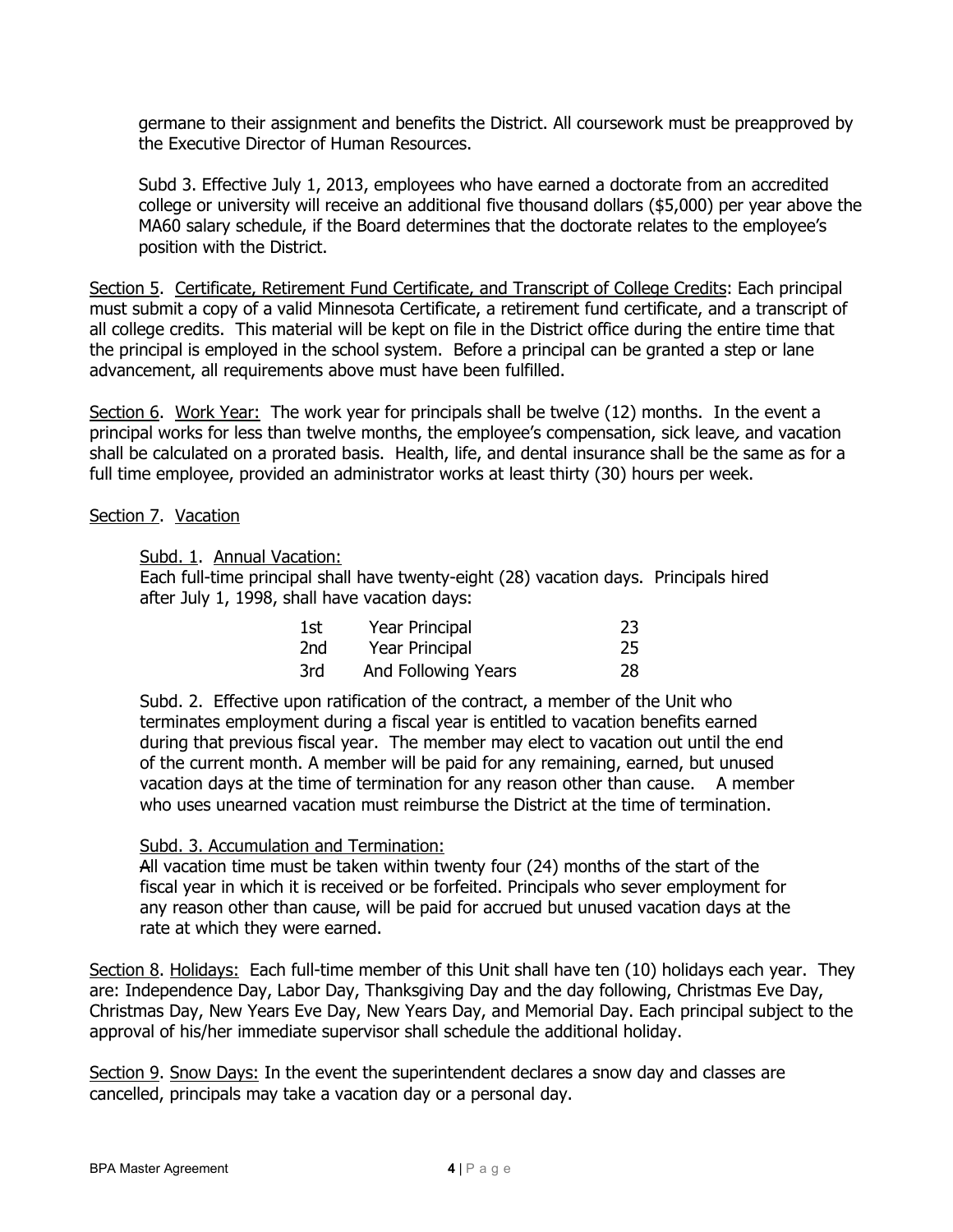#### Section 10**.** Compensation for Special Services:

Subd. 1. When principals choose to teach courses through Community Education, they will be compensated at the rate normally used to compensate other professional instructors.

Subd. 2. When principals render special services that either the Association or the District deem well beyond the scope of their normal job description, Association leaders and District administration shall meet and confer on terms and conditions for the revised job description.

#### **ARTICLE VI GROUP INSURANCE**

#### Section 1. Health and Accident Insurance

Subd 1. For all principals who have a full-time assignment, who are employed by the District, who qualify and are enrolled in the District plan, the District contribution for individual or dependent coverage shall be as follows:

> a. For all principals who have a full-time assignment, who are employed by the School District, who qualify for and are enrolled in the plan, the School District will contribute the equivalent value of 95% of the single, (composite) premium. The composite premium will be based on a health care insurance plan with an HRA (Health Reimbursement Account) whereby \$1,000 shall be redirected by the district to the HRA. The remainder shall be borne by the employee. Full-time assignment, for insurance purposes as outlined in this Section, shall mean thirty (30) hours per week.

> b. For all principals who have a full-time assignment, who are employed by the School District, who qualify for and are enrolled in the plan, the School District will contribute the equivalent value of 83% of the dependent, (composite) premium. The composite premium will be based on a health care insurance plan with an HRA (Health Reimbursement Account) whereby \$2,000 shall be redirected by the district to the HRA. The remainder shall be borne by the employee. Full-time assignment, for insurance purposes as outlined in this Section, shall mean thirty (30) hours per week.

#### Section 2. Life Insurance

Subd. 1. Each full-time member of this unit will be provided with \$250,000 term insurance with the District covering the cost of \$100,000 and employees covering the cost of \$150,000.

Subd. 2. Any member of the Unit, upon retirement, may elect to continue group term insurance under the provisions of Minnesota Statute § 61A.092 or may convert the term life insurance to an individual life insurance contract. Any extension or conversion is subject to the terms and conditions established by the insurance carrier. The premium costs for the employee shall be the responsibility of the employee by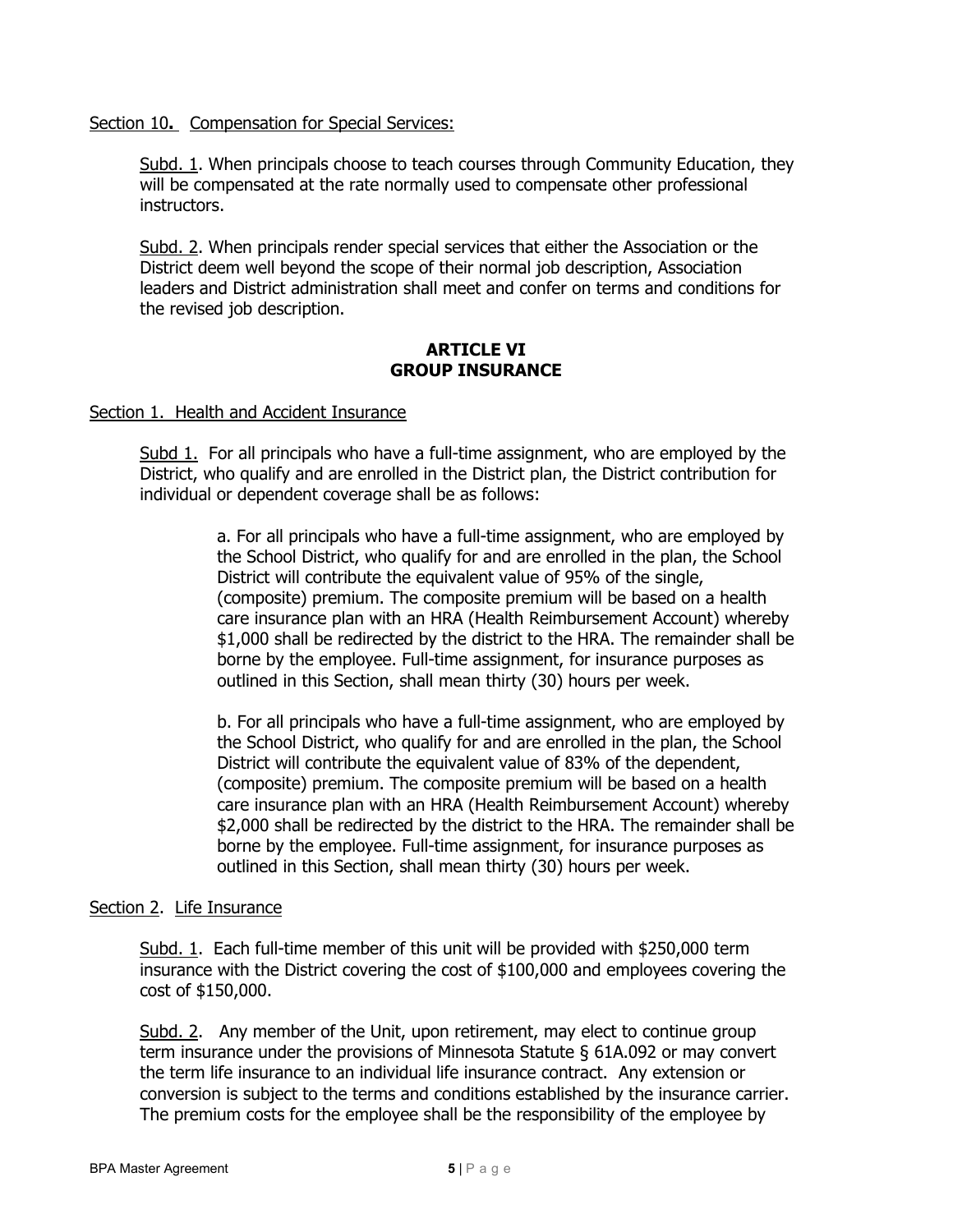monthly prepayment to the District.

Section 3. Long Term Disability: The School District will contribute forty percent (40%) of the premium for a long term disability policy. Disability pay and eligibility will be governed by the policy in effect. If the principal requests it, the District will pay to those participants who have accumulated over thirty (30) days of sick leave the remaining fraction of regular income with one-third (1/3) days subtracted from the total number of remaining sick leave days until a maximum of seventy-five (75) days of unused sick leave has been used or the principal requests such payment to be discontinued.

Section 4. Liability Insurance: The School District will continue to provide liability insurance coverage for principals. Subject to the limitations on liability set forth in the Minnesota Statutes, the District shall defend and indemnify members of the Unit for damages, including punitive damages, claimed or levied against the member, provided that the member: 1) was acting in the performance of the duties of the position, and 2) was not guilty of malfeasance in office, willful neglect of duty or bad faith. Indemnification of members of the unit provided under this section shall be modified in accordance with any amendments to M.S. §466.07.

Section 5. Claims Against the School District: The parties agree that any description of insurance benefits contained in this Article is intended to describe coverage generally and benefits shall be governed by the terms of the insurance policy purchased by the School District pursuant to this Article. It is further understood that the School District's only obligation is to purchase an insurance policy and pay such amounts as agreed to herein and no claim shall be made against the School District as a result of a denial of insurance benefits by an insurance carrier.

#### Section 6. Continuation of Benefits

Subd. 1. Retirement. Upon retiring from the District with at least ten (10) years of full-time service in the District, an employee who is at least fifty-five (55) years of age may continue to participate in the group health insurance plan and group dental insurance plan that the District makes available to active employees of the District during that period of time. For any employee hired after January 1, 2011, the District will not contribute toward the employee's health insurance premium after the employee retires. For employees hired before January 1, 2011, the amount and duration of the District's contribution toward the employee's health insurance premium after retirement will be as follows:

- A. If the employee's years of service in the District plus the employee's years of service as a principal in the District are greater than sixty (60), then for a period of nine (9) years, or until the employee is eligible for Medicare, whichever occurs first, the District will contribute the same dollar amount toward the monthly premium for dependent or single coverage that the District contributed on behalf of the employee for the month immediately before the employee retired.
- B. If the employee's years of service in the District plus the employee's years of service as a principal in the District are greater than forty (40), then for a period of eight (8) years, or until the employee is eligible for Medicare, whichever occurs first, the District will contribute the same dollar amount toward the monthly premium for dependent or single coverage that it contributed on behalf of the employee for the month immediately before the employee retired.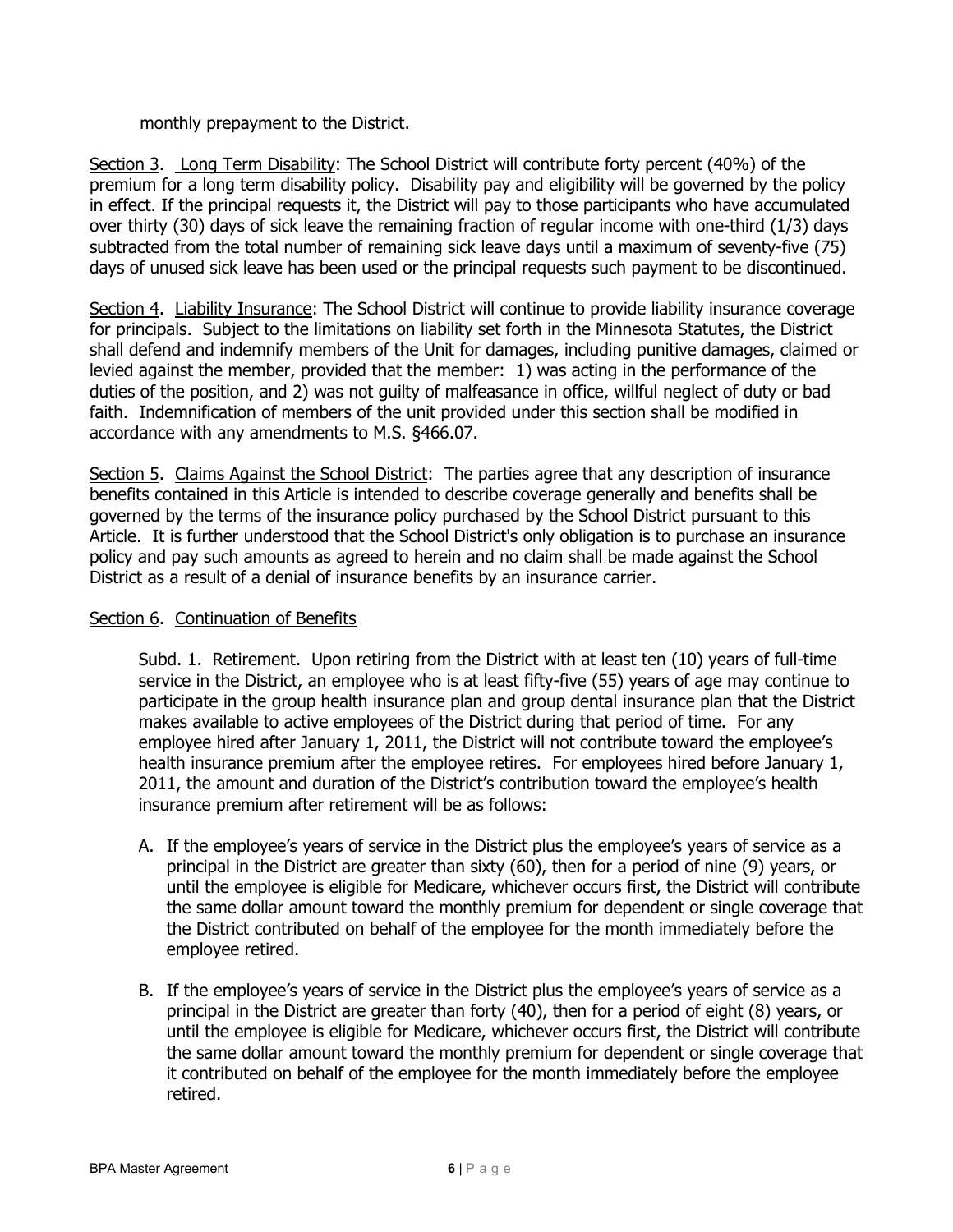- C. If the employee's years of service in the District plus the employee's years of service as a principal in the District are greater than thirty (30), then for a period of seven (7) years, or until the employee is eligible for Medicare, whichever occurs first, the District will contribute toward the monthly premium for dependent or single coverage in a dollar amount that is equal to fifty percent of the dollar amount it contributed on behalf of the employee for the month immediately before the employee retired.
- D. If the employee's years of service in the District plus the employee's years of service as a principal in the District are thirty (30) or less, then the District will not contribute any amount toward the monthly premium for single or dependent coverage.
- E. In the event of the death of a retired principal with dependent coverage, the percentage of contribution for health and dental coverage will continue for eligible dependents until the date coverage would have ended for the retired principal.

For example an administrator who works as a principal in the District for ten years would have 10 years of district service and 10 years as a principal for a total of 20 years. A principal who works 5 years as a teacher and then 25 years as a principal would have 30 years of District service plus 25 years as a principal for a total of 55.

Subd. 2. Leaves of Absence: An employee on a School District approved unpaid leave of absence shall be permitted to participate in group insurance programs, to the extent permitted by the carrier, but shall pay all premiums during the term of the leave.

Subd. 3. Disabled Employee: An employee who becomes eligible for long term disability shall retain such benefits as are provided by the carrier and the School District shall make normal contractual contributions for H & A insurance, as provided by law, for the duration of the disability.

#### Section 7. Dental Insurance

Subd. 1. Single Coverage: The District shall provide dental insurance currently in effect in the School District, for individual coverage for each regular employee who qualifies for and is enrolled in the base group plan. The employee must indicate the desire to participate by written notification to the Office of the Executive Director of Human Resources.

Subd. 2. Family Coverage. The District shall provide dental insurance currently in effect in the School District for family coverage for each regular employee who qualifies for and is enrolled in the group plan. The employee must indicate the desire to participate by written notification to the Office of the Executive Director of Human Resources.

#### **ARTICLE VII MISCELLANEOUS**

Section 1. Mileage and Miscellaneous Expense Reimbursement. The District will reimburse principals for eligible mileage and business expenses incurred as the result of performing job-related responsibilities. Reimbursement shall be consistent with District policy.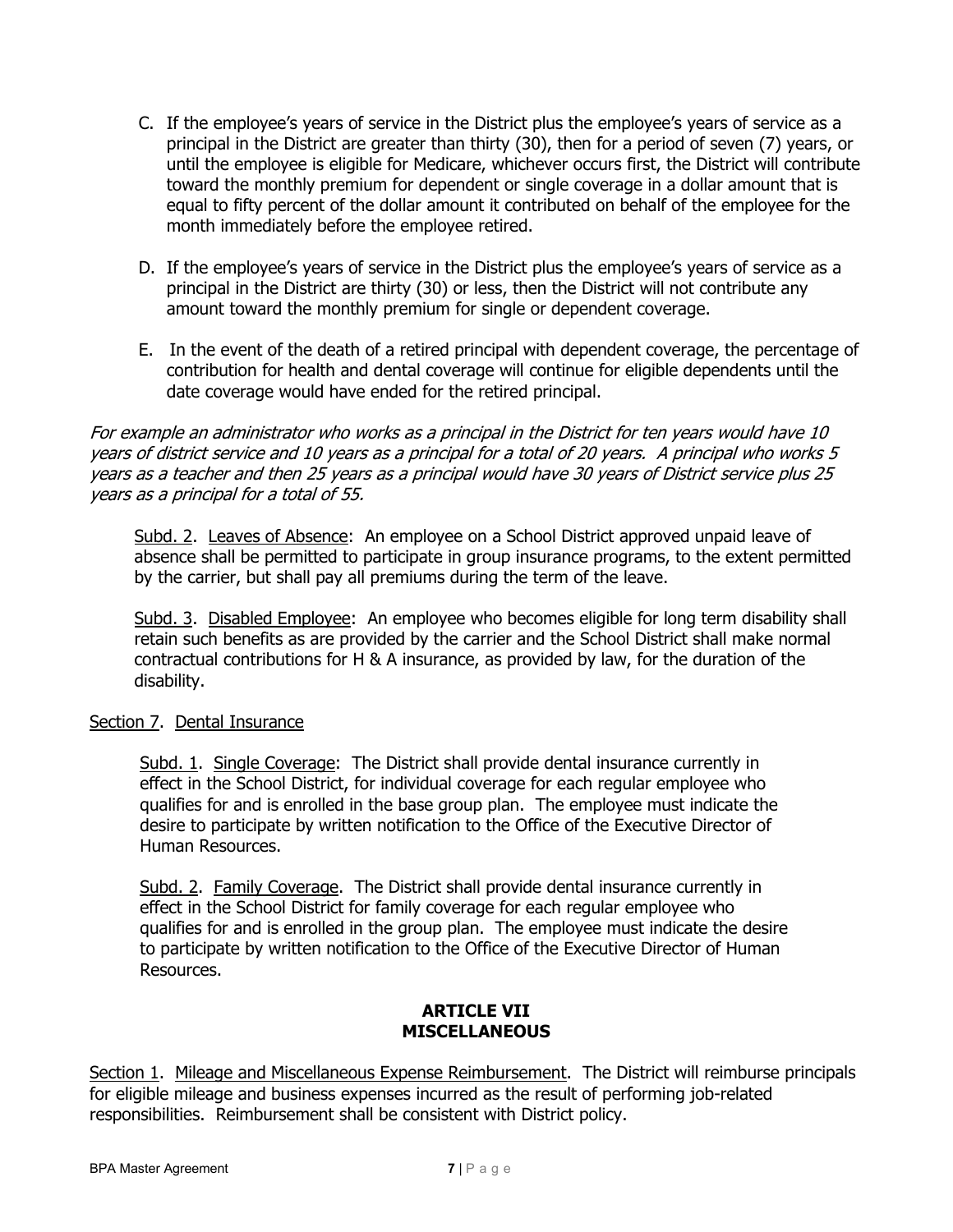Section 2. Tax Sheltered Annuity and Deferred Compensation Plans: Tax sheltered annuities and deferred compensation plans, either variable or fixed, shall be made available to principals. Regulations and procedures are available in the Human Resources Office and are contained in Board of Education policy DLBA. The Board policy and regulations are updated annually for compliance with State and Federal Laws.

Section 3. Flexible Benefit Plan: The School District will maintain a Flexible Benefit Plan under IRS Code 125. Regulations and procedures will be available in the Human Resources Office. Board policy and accompanying regulations are updated annually to comply with IRS Regulations.

Section 4. Substitutes for Principals: At the discretion of the Executive Director of Human Resources and dependent upon the availability of substitutes, the District will provide substitutes for principals where members of the Unit are absent from work for periods exceeding ten (10) consecutive working days.

Section 5. Extension of Employment: At the discretion of the Executive Director of Human Resources, an employee whose position has been discontinued may be asked to continue in his/her present assignment in order to permit the completion of responsibilities. The duration of this extension shall be determined by the Executive Director of Human Resources. The decision to extend time is to be made prior to June 1.

Section 6. Seniority Procedure: The first date of continuous employment in any certified capacity shall be the date of service in this District for purposes of placement on the seniority list. In the event of a staff reduction affecting members of this unit whose first date of employment commenced on the same date, and thus have equal seniority, the principals with the lower license file number as required by the State Department of Education shall be deemed senior.

Subd. 1: Probation: Individuals, who have achieved continuing contract status as a licensed teacher in ISD #191 and are then selected for a principal position, must execute a waiver of continuing contract status and agree to serve an additional probationary period of one year in the promotional position. In the event the individual is not confirmed in the promotional position the individual shall return to the previous continuing contract position. Continuing contract status for others will be as per MN Statute 122A.40

Subd. 2. Seniority for members employed after July 1, 1995: For purposes of placement of individuals on unrequested leave of absence, seniority as a member of this bargaining unit shall be based on continuous service (including authorized leaves) as a member of this bargaining unit only.

Subd. 3. Seniority non-waiver: Nothing in this agreement shall be interpreted as a waiver by an individual principal of any claim to a position in the teacher bargaining unit.

Section 7. Unrequested Leave Of Absence Procedure: The School Board may place on unrequested leave of absence, without pay or fringe benefits, as many principals as may be necessary because of discontinuance of position, lack of students, financial limitations, or merger of classes by consolidation. The unrequested leave shall be effective at the close of the school year.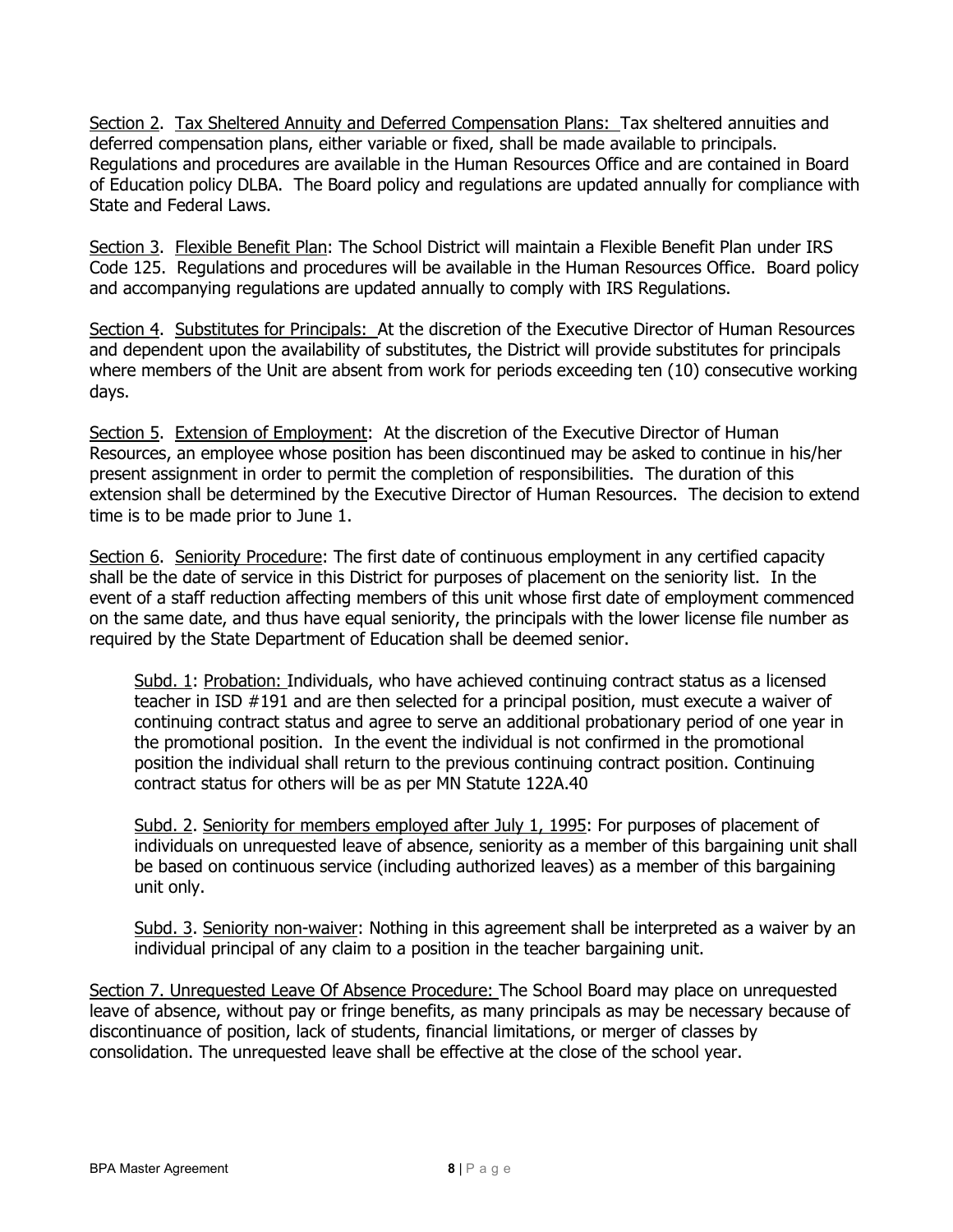#### Subd. 1. Definitions:

- A. For the purpose of this Article, a "principal" shall mean a continuing contract principal associate or assistant principal.
- B. For purposes of this Article, "seniority" shall mean employment under a continuing contract as principal with a seniority date as determined by Section 3 hereof involving continuous service with the School District. For purposes of seniority standing, it is understood that a principal on leave of absence pursuant to this Agreement shall continue to accrue seniority during such leave of absence.
- C. Notwithstanding any other provision of this Article, a continuing contract principal who has held seniority as a principal shall continue to retain the original seniority date and hold seniority if such principal becomes employed in a part-time position involving continuous service.

Subd. 2. Placement on Unrequested Leave of Absence. Principals shall be placed on unrequested leave in reverse order of their hiring on the seniority list. Principals may not assert a seniority right into a promotional position. Principals may assert a seniority right into a position that is not promotional.

#### Subd. 3. Reinstatement:

- A. Principals shall be recalled from an unrequested leave of absence to available positions in the School District in fields for which they are certified and for which they are qualified pursuant to the provisions of this Article. The principal with the highest amount of seniority so certified and qualified shall be reinstated first.
- B. The School Board shall maintain a recall list in accordance with this Article. This list shall be updated every April 15 and October 1, and a copy shall be forwarded to the Association of principals.
- C. No appointment of a new principal shall be made while there is available, on unrequested leave, a principal who is properly certified and qualified as provided in this Article to fill such vacancy.
- D. Notification shall be by certified mail to the last known address of the principal as recorded in the Human Resources office. In the event a principal declines a principal position or fails to notify the School Board in writing of the principal's intentions within ten (10) days of the date of notification, the principal shall be removed from the recall list.
- E. A principal placed on unrequested leave of absence may engage in teaching or any other occupation during the period of this leave. Nothing in this Article shall be construed to impair the rights of principals placed on unrequested leave of absence to receive unemployment compensation, if otherwise eligible.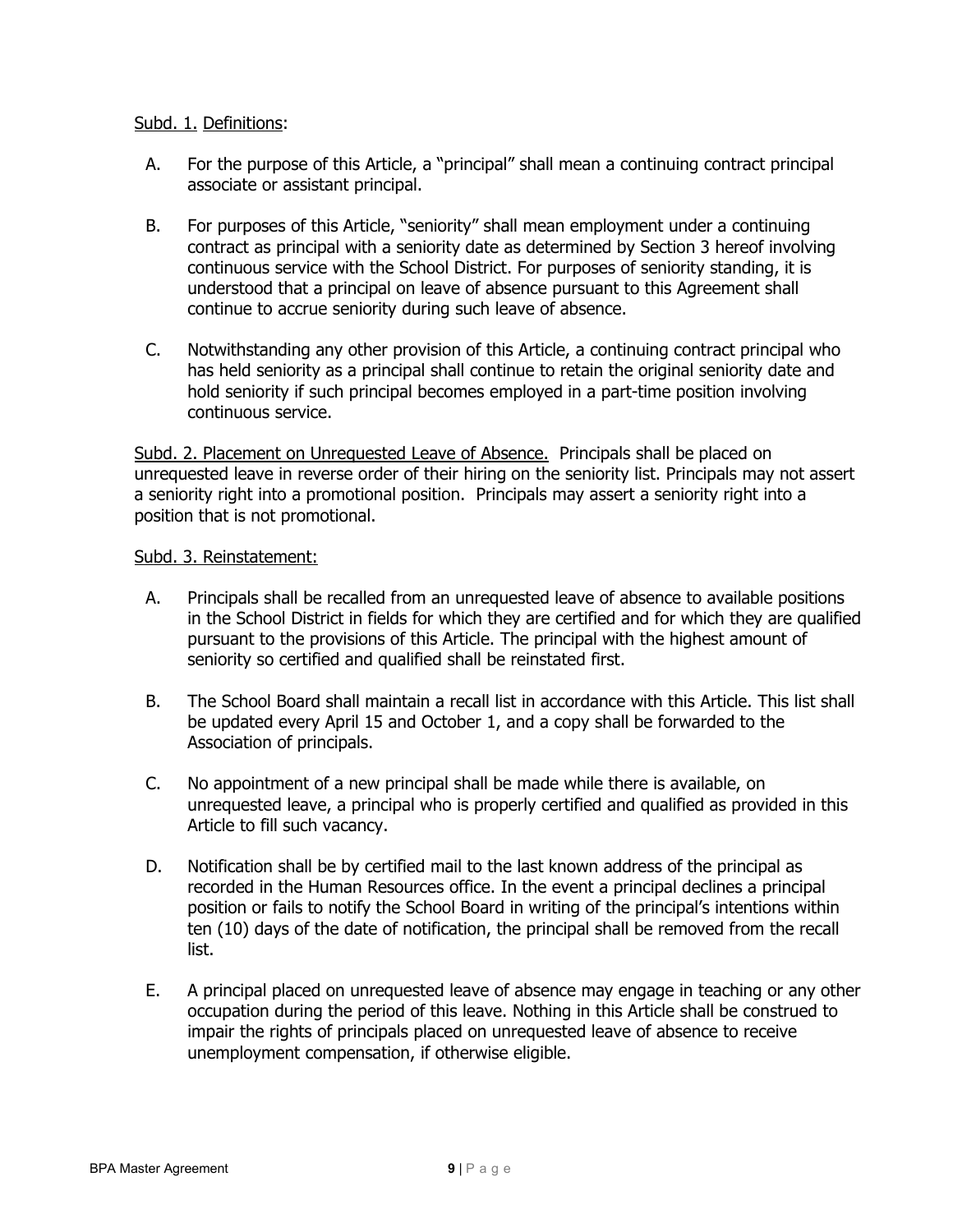- F. The unrequested leave of absence shall not impair the continuing contract rights of a principal or result in the loss of any benefits accrued under the Master contract while the principal was employed by the School Board.
- G. The unrequested leave of absence of a principal who is not reinstated shall continue for a period of three (3) years from the date the principal's unrequested leave of absence began or until the principal fails to respond within ten (10) days of the date of notification or until the principal submits in writing a request to be removed from the recall list, whichever occurs first.

#### Subd. 4 Termination of Recall Rights.

- A principal's recall rights will terminate if any of the following occur:
- 1. Voluntary removal by a principal of his/her name from the recall list which must be a written request.
- 2. Resignation of position.
- 3. Retirement.
- 4. Discharge or termination of the principal.
- 5. The expiration of three (3) years from the commencement of the ULA without having been recalled.
- 6. The expiration or revocation of a valid license.

#### Subd. 5 Insurance Participation.

Any principal placed on unrequested leave of absence shall remain eligible for all principal insurance benefit plans if he/she is not employed in another job in which insurance benefits are available. The principal must pay the entire premium during the period of such leave. If a principal is on an ULA and a spouse is employed by the district, the District will only contribute the portion identified under family coverage. Dual employment language will not apply.

#### Subd. 6 Hearing Rights.

Any challenge by a principal who is proposed for placement on ULA or recall therefrom shall be subject to the hearing and review procedures as provided in Minn. Stat. 122A.40 and, therefore, shall not be subjected to the grievance procedure.

#### **ARTICLE VIII RETIREMENT**

Section 1. Matching Contribution Eligibility (Effective November 3, 1994). A District match to an approved Minnesota deferred compensation program is available to principals hired on or after July 1, 1988. Principals are eligible for the match in their first year of employment, provided they have started by December lst at a .5 FTE contract or more. Contributions as permitted by M.S. §356.24 will be made as follows:

Subd. 1. Effective July 1, 2016, the District will match up to \$3,250 per year to an approved program for each principal hired after July 1, 1988. In the event a principal works less than a full year or less than full-time, the match will be pro-rated based on fiscal FTE.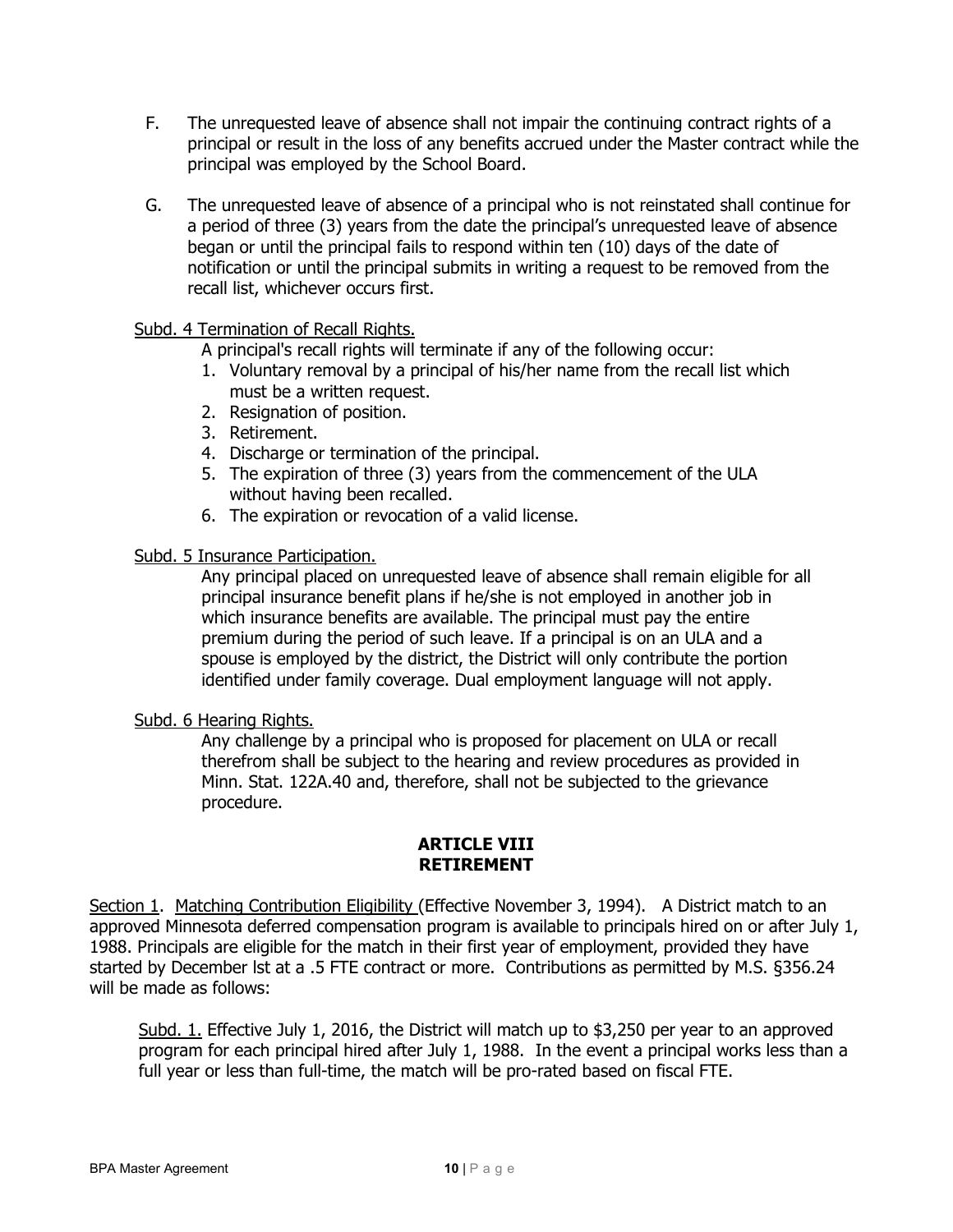Subd. 2. Employees who work less than full-time will receive a pro-rated match to a Minnesota deferred compensation program based on their F.T.E. equivalency as of July lst. The contribution will remain in effect for the duration of the fiscal year.

#### **ARTICLE IX PROFESSIONAL ACTIVITY LEAVE**

Section 1. A professional activity leave may be granted for a period of up to one (1) year at the sole discretion of the School Board.

Section 2. Applications shall include a description of the benefit to the District educational program if the leave is granted. Applications must be submitted to the Office of the Executive Director of Human Resources by May 1 to be eligible for the subsequent year.

Section 3. A committee composed of one (1) Board member, the Executive Director of Human Resources, and one (1) unit member appointed by the unit membership shall hear all applicants within thirty (30) days of the deadline date and make recommendations to the Board of Education within thirty (30) days of the conclusion of the interview.

Section 4. Applications for a professional activity leave shall be compensated at seventy (70%) of current salary computed on the number of working days involved.

Section 5. To be eligible for a professional activity leave, a principal must have been employed in the District as a principal for at least five (5) years.

Section 6. Principals granted a professional activity leave shall pledge themselves to two (2) years, or prorated for leaves of less than one (1) year service in the District following termination of the leave, or pay back a prorated portion of monies paid while on leave if early release is requested.

#### **ARTICLE X LEAVES AND ABSENCES**

Section 1. General Leave: Leaves may be granted for a period of up to two (2) years without pay or fringe benefits upon recommendation of the Executive Director of Human Resources and approval of the Board of Education. Insurance may be continued, subject to the rules of the carrier and at cost to the employee. This article is not subject to the grievance procedure.

At the time a leave is granted, a date will be established for tentative return to the School District and the position will be determined insofar as possible. Upon return, the individual will have all benefits reinstated.

#### Section 2. Leave for Military Duty:

Subd. 1. Leave for Military Duty: Principals called to required military duty by appropriate orders shall be granted leave of absence without pay for said duty and shall be returned to an appropriate and comparable assignment upon return. Credit will be allowed on the salary schedule for each year of required military service. Principals in the employ of the District, who enlists in a branch of the military at a time when his/her being drafted is imminent, shall receive similar benefits as if he/she had been drafted. Principals on extended enlistment, or those who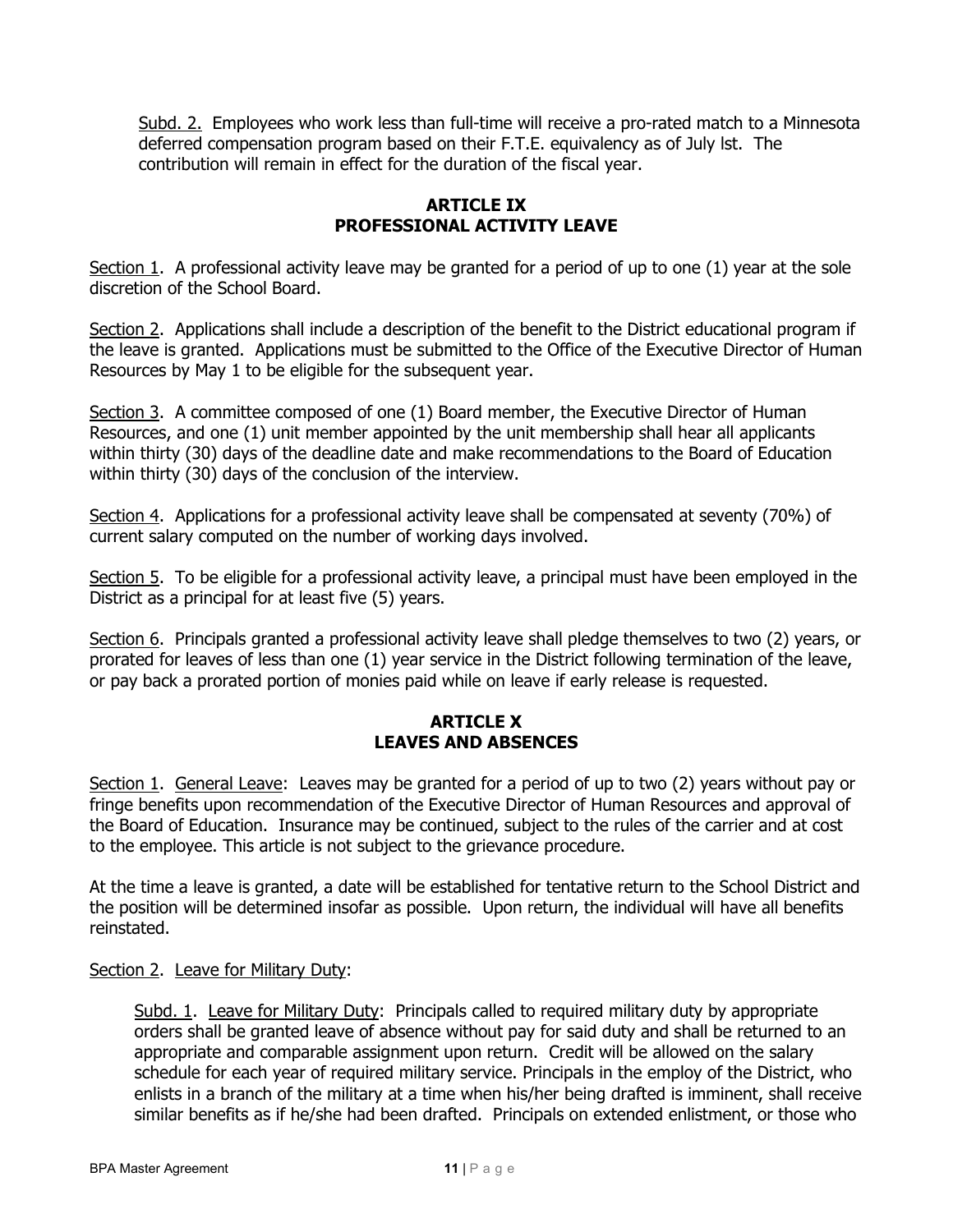reenlist after completing their military obligation, do not qualify for any benefits referred to in this policy.

Subd. 2. Leave for Military Duty - Reserve Training: Any officer or employee of the School District, who shall be a member of a branch of the military service, shall be entitled to leave of absence from his/ her employment without loss of pay, seniority status, efficiency rating, vacation and sick leave, or other benefits for the time that he/she is engaged with such military leave, or other benefits for the time that he is engaged with such military organization in training, or active service ordered or authorized by proper authority pursuant to law, but not to exceed a total of fifteen (15) days in any calendar year. Copies of said orders must be submitted to the Executive Director of Human Resources in advance. For those persons whose contract year is not a complete calendar year, this leave is applicable only for the time of the specified days of the contract year.

Section 3. Extended Leave of Absence: Members of this unit may apply for such leave according to Minnesota Statute covering such leave. Conditions contained in that Statute shall be applicable if such leave is granted by the District.

Section 4. Jury Duty: Principals will receive any regular pay from the School District during the time of service on jury duty. Any sum given the principal for service on jury duty as a travel expense is to be retained by the principal. Any pay will be docked in the same amount as the sum retained for jury service.

#### Section 5. Personal Business Absence

Subd. 1. General: The general purpose of approved personal business absence leave is to provide added protection for the principal, that he/she not suffer loss for personal business affairs, the time and occurrence of which are not reasonable within his/her control and requires the personal attention of the principal and necessitates absence from work. This absence shall not be used for vacation, recreation or leisure time activities. Confirmation of the use of this absence may be required when used sequentially with school holidays or vacations.

#### Subd. 2. Procedure:

- a) Principals planning to use personal business absence shall notify the Executive Director of Human Resources, at least eighteen (18) hours in advance, except in a case of emergency approved as such retroactively by the Executive Director of Human Resources.
- b) A request made at least eighteen (18) hours in advance will automatically be granted.
- c) A retroactive request shall be ruled upon by the Executive Director of Human Resources. Such request should state the reason for absence. The decision of the Executive Director of Human Resources in such cases is final.

 Subd. 3. Limitations: At the beginning of each school year, each principal shall be credited with two (2) days, cumulative to three (3) days. Leave will be pro-rated when principals work less than a full year.

#### Section 6. Personal Illness

Subd. 1. Each principal in this District will be granted twelve (12) days annual sick absence at the beginning of each contract year. Unused sick absence days may accumulate to three hundred (300)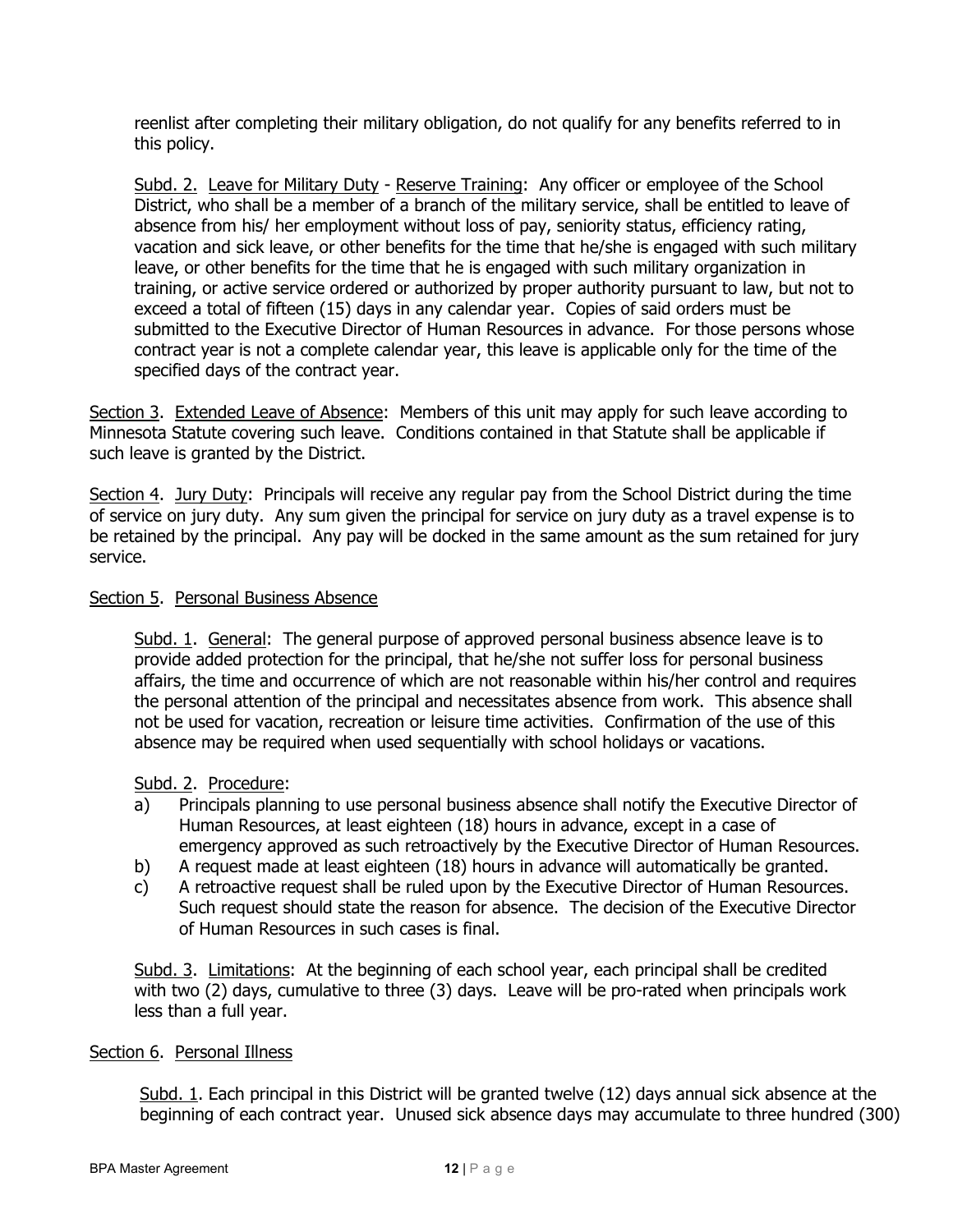days. In the event the illness or injury necessitates absence beyond thirty (30) consecutive days, income protection insurance will

ensue in accordance with the existing policy. When a principal works less than a full year, personal illness absence will be pro-rated from the point in time a principal is eligible for LTD benefits. Excess days, if any, will be available upon return.

Section 7. Worker's Compensation: Any employee who is absent because of injury, who deserves compensation under Minnesota Worker's Compensation Act, shall receive from the Board the difference between the allowance under the Act and his/her regular salary for a period of time that funds from his/her accumulated sick absences will provide on a prorated basis, or until he/she is eligible for long term disability.

Section 8. Bereavement Absence: A maximum of (5) days per school year (not cumulative) shall be allowed for each death in any five (5) of the twelve (12) categories of bereavement family. A maximum of three (3) days per school year (not cumulative) shall be allowed for the other categories noted in the bereavement family.

The term "bereavement family" is interpreted to mean: parent/step-parent or guardian of employee, of spouse, or of those who dwell under the same roof and comprise a family or domestic establishment, spouse of employee, those who dwell under the same roof and comprise a family or domestic establishment, brother, step-brother, sister, step-sister, child, spouse of child, grandchildren, grandparents of employee or spouse or of those who dwell under the same roof and comprise a family or domestic establishment, spouse's sibling, aunt, uncle, or dependent living in the immediate household and relatives of the same degree of those who dwell under the same roof and comprise a family or domestic establishment.

#### Section 9. Family Illness Absences:

Subd. 1. A maximum of five (5) days per school year (cumulative to six (6)) for illnesses in the family for each full-time principal. The term family is interpreted to mean anyone of personal significance to a principal. Family illness leave will be pro-rated when principals work less than a full year.

Subd. 2. Principals who have exhausted their family illness absences may use personal illness absence provided by the employer for absences due to an illness of the employee's family member for such reasonable periods as the employee's attendance with the family member may be necessary, on the same terms the employee is able to use sick leave benefits for the employee's own illness. This section applies only to sick leave benefits payable to the employee from the employer's general assets.

Section 10. Professional Absence: Principals may be allowed to attend professional meetings and other activities of a professional nature with full pay.

Wherein principals attend meetings on behalf of the school and upon the instruction of central administration, expenses shall be paid by the school. Such authorization should be obtained ahead of time.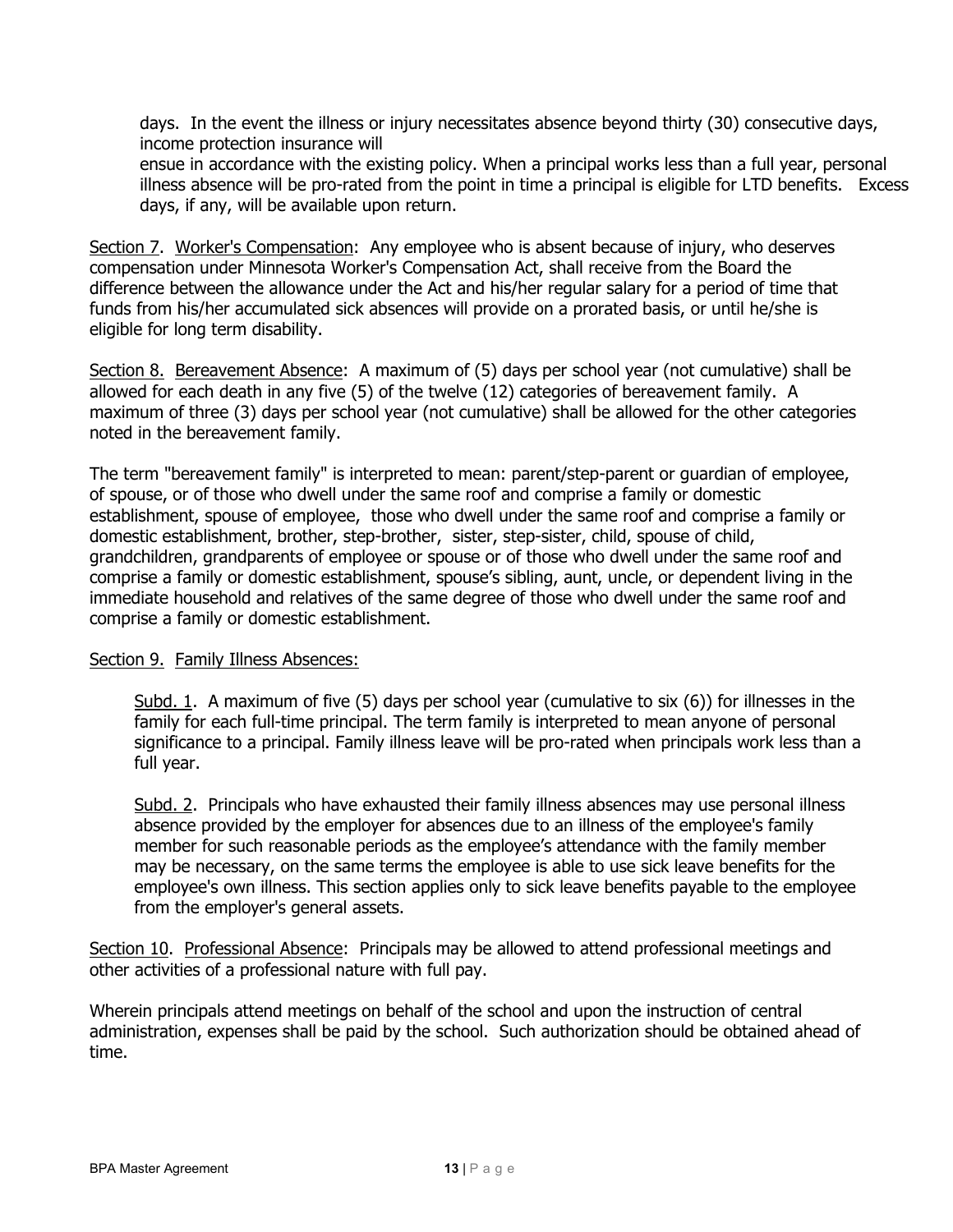Wherein principals attend meetings, or visitations, etc., of a professional nature at the expense of the School District, a written report suitable for publication, or distribution among the professional staff, is expected so that all may benefit by the professional experience.

#### Section 11. Maternity Absence

Subd. 1. The start of a physical disability absence for childbirth shall be determined by the principal's physician. The end of a physical disability absence for childbirth shall be determined by the principal's physician, estimated at the time of the child's birth.

Subd. 2. To access paid personal illness days and, if necessary, long-term disability insurance, the principal must provide the above information to Human Resources no later than the start of the certified disability (usually the birth of the child). Estimated start-end times are always open to modification by the physician.

Subd. 3. The principal is responsible for ensuring adequate preparation for substitute coverage in her absence (barring an emergency); i.e. enough time to find a long-term substitute, discuss transition, and provide communication to parents.

Subd. 4. A principal on maternity absence shall continue to receive all benefits while absent and shall receive sick pay to the limit accumulated by the principal, but not to exceed thirty (30) days. In the event a principal is medically disabled due to pregnancy, delivery or recovery for more than 30 days and is eligible to receive long term disability benefits, she may supplement LTD pay with accrued sick leave as per Article VI, Section 3, Long-Term Disability.

#### Section 12. Parental Leave

Subd. 1. Parental leave of absence shall be available to principals for the purpose of caring for a child for which the applicant has the legal responsibility for the care and/or support of said child. Such leave to be subsequent to birth of the principal's child, or in the case of adoption, when the child is physically turned over to the principal/parent. Only one (1) parent is eligible for parental leave for each pregnancy.

#### Subd. 2.

a) At least two (2) calendar months prior to the estimated delivery date of the child, the employee shall be required to notify the employer in writing whether or not the employee intends to take parental leave. This election may be changed at any time before the end of maternity absence.

b) Upon filing an application for adoption of a child, the employee shall be required to notify the employer, in writing, of the principal's intention to take a parental leave. Such notice is to include the estimated date when such leave shall become effective.

Subd. 3. In connection with election to take parental leave, the principal shall submit a request for such leave in writing. Such request shall include an estimated commencement date and a return date. The estimated commencement date shall be the day following the physician's estimated date of cessation of disability, or, in the case of an adoption, the estimated date when the child will be turned over to the parent. The return date must coincide with a quarter or semester break.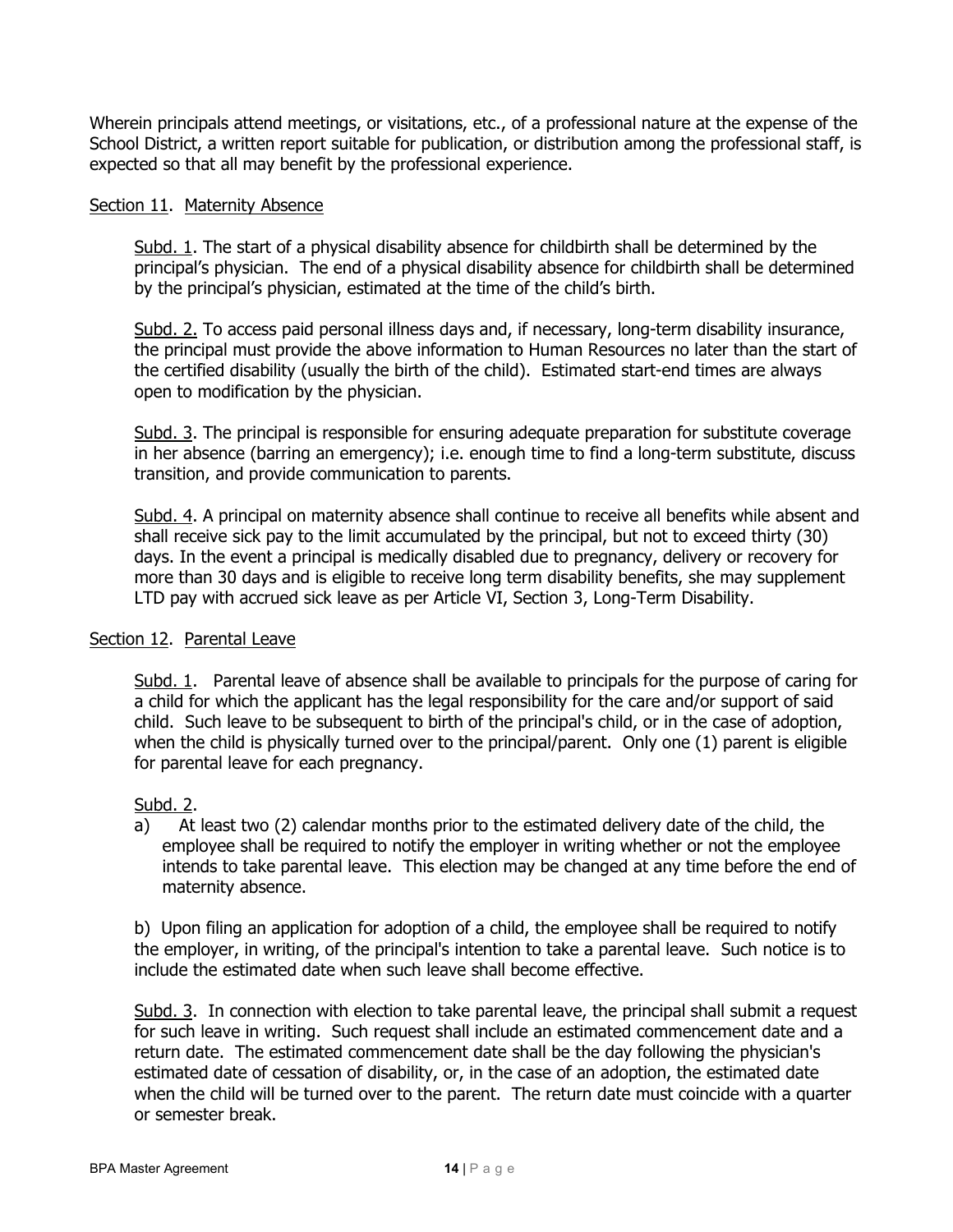Subd. 4. The actual commencement date of parental leave shall be the return date from maternity absence, or in the case of an adoption, the date when the child is physically turned over to the principal/parent.

Subd. 5. If a principal complies with all the provisions of this Section, parental leave shall be granted by the employer. The employer shall notify the principal in writing of its action.

Subd. 6. By mutual agreement, the length of the parental leave may be altered.

Subd. 7. A principal returning from parental leave shall be reemployed in the principal's former position if available. If that position is not available, then to a position for which the principal is qualified.

Subd. 8. The principal must return on the return date stated in Subd. 3 unless the principal requests another return date within ninety (90) days of the commencement of the parental leave.

Subd. 9. A principal returning from parental leave will be placed on the next higher step on the salary schedule when the parental leave commences provided the principal has served threefourths (3/4) year in that school year. A principal serving less than three-fourths (3/4) year will return at the same step that the principal was on when the leave commenced. A principal returning to employment after a parental leave will be credited with the amount of sick absence accumulated at the commencement of the leave.

Subd. 10. A principal on parental leave is eligible to participate in group insurance programs if permitted under the insurance policy provision, but shall pay the entire premium for such programs as the principal wishes to retain at the beginning of the parental leave. The right to continue participation in such group insurance programs, however, will terminate if the principal does not return to the District pursuant to this Section, except as provided by law.

Subd. 11. A parental leave of absence granted under this Section shall be a leave without pay.

Subd. 12. At the principal's request, a parental leave may commence at a date preceding childbirth. In such cases, principals shall not be eligible for sick absence benefits as established by the Section on Maternity Absence.

Subd. 13. Once parental leave commences, maternity absence is forfeited for that particular pregnancy.

#### **ARTICLE XI PERSONNEL FILES**

#### Section 1.

Subd. 1. All evaluations and files relating to an individual shall be available during regular business hours to that employee.

Subd. 2. Employees shall be given an opportunity to read and sign all evaluations generated within the District before they are entered in the permanent file.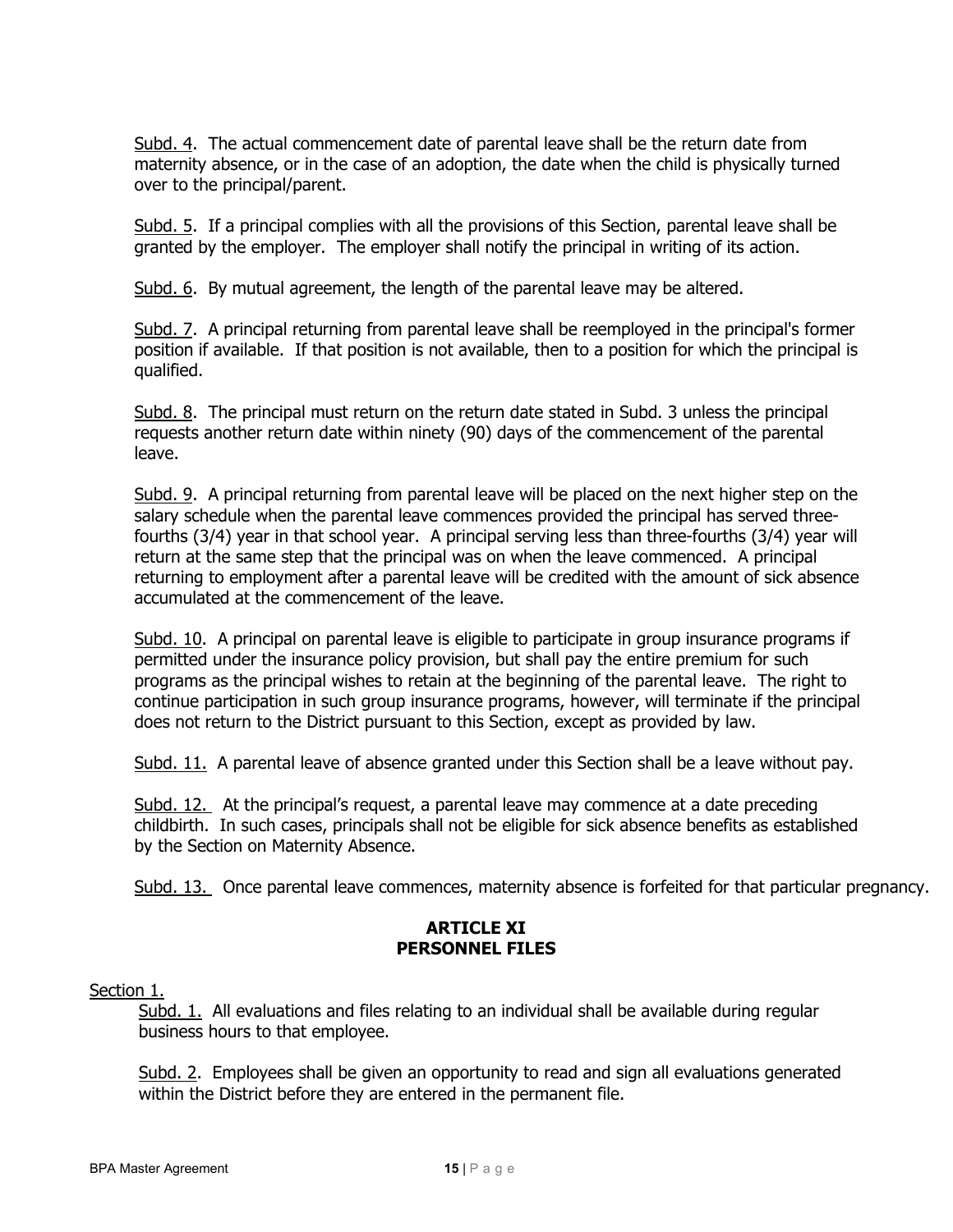Subd. 3. Contents of files may be examined subject to the availability of a supervisor.

Subd. 4. An employee may attach a signed explanation, rebuttal or amplification to any materials and such documents shall become a part of the individual file.

Subd. 5. Any in-district generated material may be reproduced at the request of the individual. Cost of reproduction shall be borne by the individual.

Subd. 6. The administrator charged with the responsibility for evaluating members of the Principals' Unit is the only individual permitted to carry out such evaluation and to place documentation from such evaluation in the file of the Unit member. All other documents may not be placed in personnel files without the knowledge of the Unit member. With the exception of annual evaluations, all documents must be placed in the personnel file by June  $30<sup>th</sup>$  of the year in which they were generated.

#### **ARTICLE XII GRIEVANCE PROCEDURE**

Section 1. A claim by an employee or the exclusive representative that there has been a violation, misinterpretation or misapplication of any provision of this Agreement may be processed as a grievance as hereinafter provided. Days within this article are defined as working days.

Section 2. Level I: In the event that an employee or the Association believes there is a basis for a grievance, the employee shall complete the District grievance form and submit a copy to the Executive Director of Human Resources within twenty (20) days of the alleged grievance. The griever shall meet with the grievant within ten (10) days of the receipt of the completed proper form and render a written decision within five (5) days of the meeting. A copy of the decision will be placed in the file.

Section 3. Level II: In the event the grievant or the Association is not satisfied with the decision rendered at Level I, the grievant may appeal, in writing to the Executive Director of Human Resources within five (5) days after the decision in Level I has been rendered and disseminated. Within ten (10) days upon receipt of the appeal, the Executive Director of Human Resources shall meet with the grievant. The Executive Director of Human Resources shall respond, in writing, within fifteen (15) days after the meeting.

Section 4. Level III: If the employee or the Association is not satisfied with the disposition of the grievance by the Executive Director of Human Resources, the alleged grievance may be submitted to arbitrator. Notification of dissatisfaction shall be made, in writing to the Executive Director of Human Resources within ten (10) days after his/her decision has been rendered. The dispute will be submitted to an arbitrator selected and agreed upon by both parties. If the parties cannot agree upon an arbitrator within five (5) days from the notification date that arbitration will be pursued, the P.E.R.B. Board, in accord with its rules, shall govern the arbitration proceeding. The arbitrator shall have no power to alter, add to or subtract from the express terms of this contract. Both parties agree to be bound by the award of the arbitrator. The fees and expenses of the arbitrator shall be shared equally by the parties.

Section 5. The employee may have an Association representative either join or represent him/her at any level at the employee's discretion.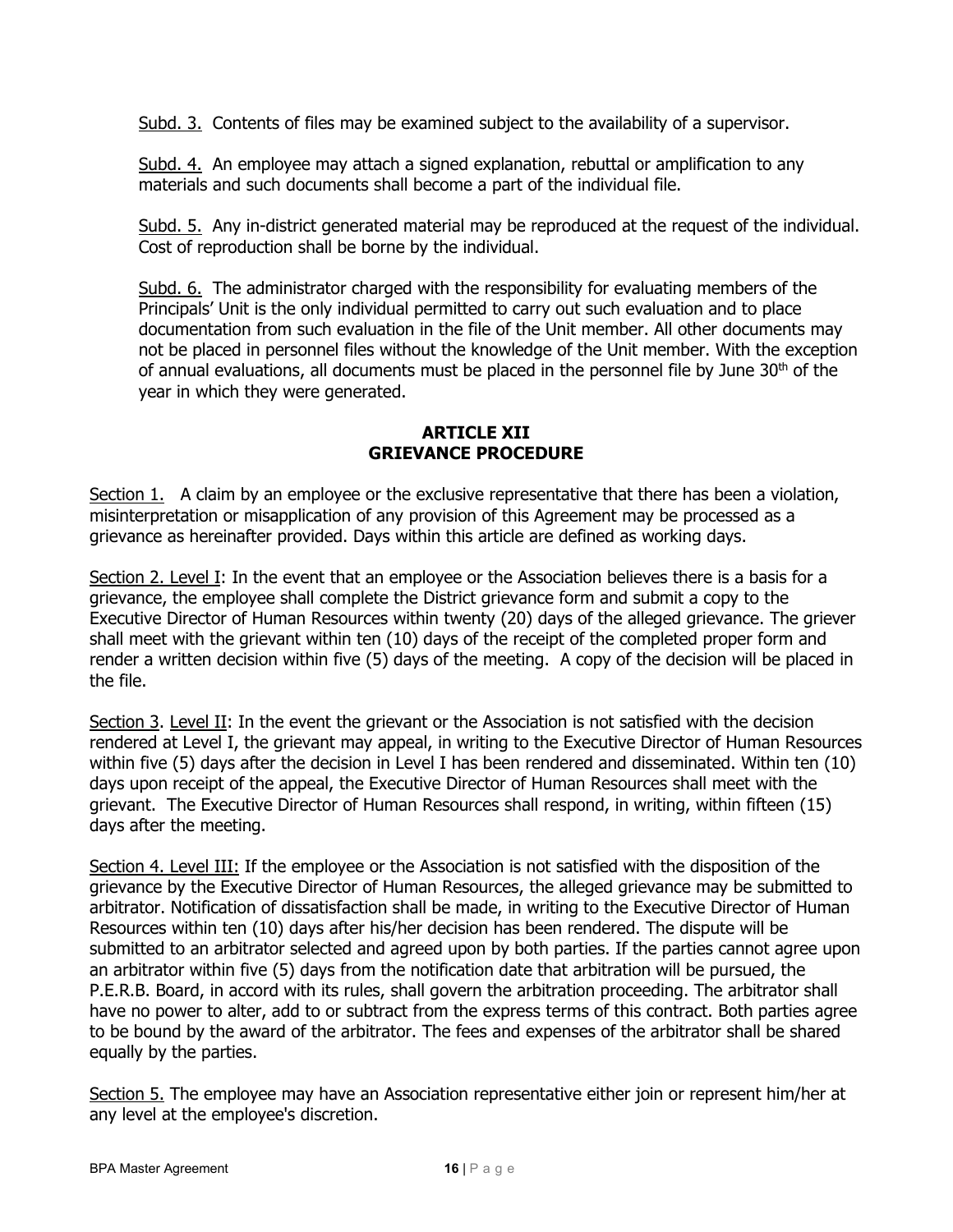Section 6. If a grievance is not responded to at Levels I and/or II within the time limits and the limits have not been mutually waived, the alleged grievance automatically moves to the next level.

Section 7. If a grievance is not presented or transmitted within the time limits set forth above, it shall be considered "waived." The time limit in each step may be extended by mutual written agreement.

Section 8. Notwithstanding the expiration of this Agreement, any claim or grievance arising thereunder may be processed through the grievance procedure until resolution.

Section 9. No reprisals of any kind will be taken by the Board of the School Administration against any employee because of his participation in this grievance procedure.

Section 10. When mutually agreed, grievances may be heard during the school day. The Board agrees to pay the regular salary for up to three (3) employees per grievance who participate in a grievance during the school day. Additional employees up to seven (7) per grievance may be available for grievances held during the school day at no pay from the District.

Section 11. The Executive Director of Human Resources may appoint a designee to act at Level II.

#### **ARTICLE XIII PUBLICATION OF CONTRACT**

Copies of this Agreement shall be printed at the Board's expense and distributed to every Unit member now or hereafter employed during the life of the Agreement.

#### **ARTICLE XIV DURATION**

Section 1. This contract shall be effective as of July 1, 2019, and shall continue in effect through June 30, 2021, or thereafter until replaced by a subsequent agreement. Negotiations for a successor agreement may commence when the parties mutually agree, but in no event later than ninety (90) days prior to expiration of this Agreement.

Section 2. This Agreement constitutes the full and complete agreement between the School Board and the Burnsville Principals' Association. The provisions herein relating to terms and conditions of employment supersede and take precedence over any and all prior agreements, resolutions, practices, School District policies, rules or regulations concerning terms and conditions of employment inconsistent with these provisions.

Section 3. The provisions of this Agreement shall be severable, and if any provision thereof or the application of any such provision under any circumstances is held invalid, it shall not affect any other provisions thereof under different circumstances.

Section 4. This contract shall constitute the full, complete commitments between both parties and may be altered, changed, added to, deleted from, the signed agreement to this contract.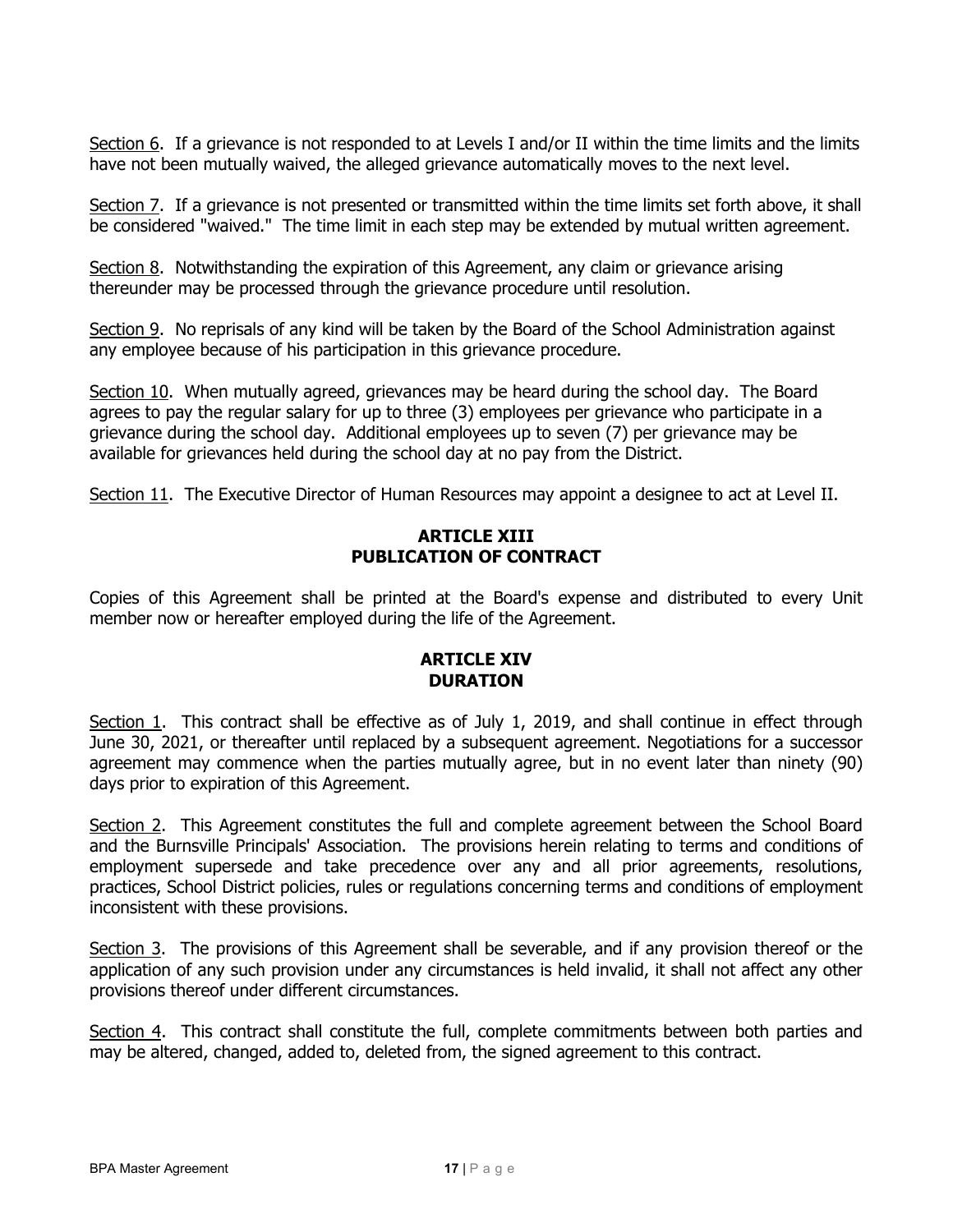IN WITNESS WHEREOF, the parties have signed this Agreement:

For: Burnsville Principals Association For: ISD #191

President, BPA Board Chair

Chief Negotiator, BPA Board Clerk

Date **Executive Director of Human Resources**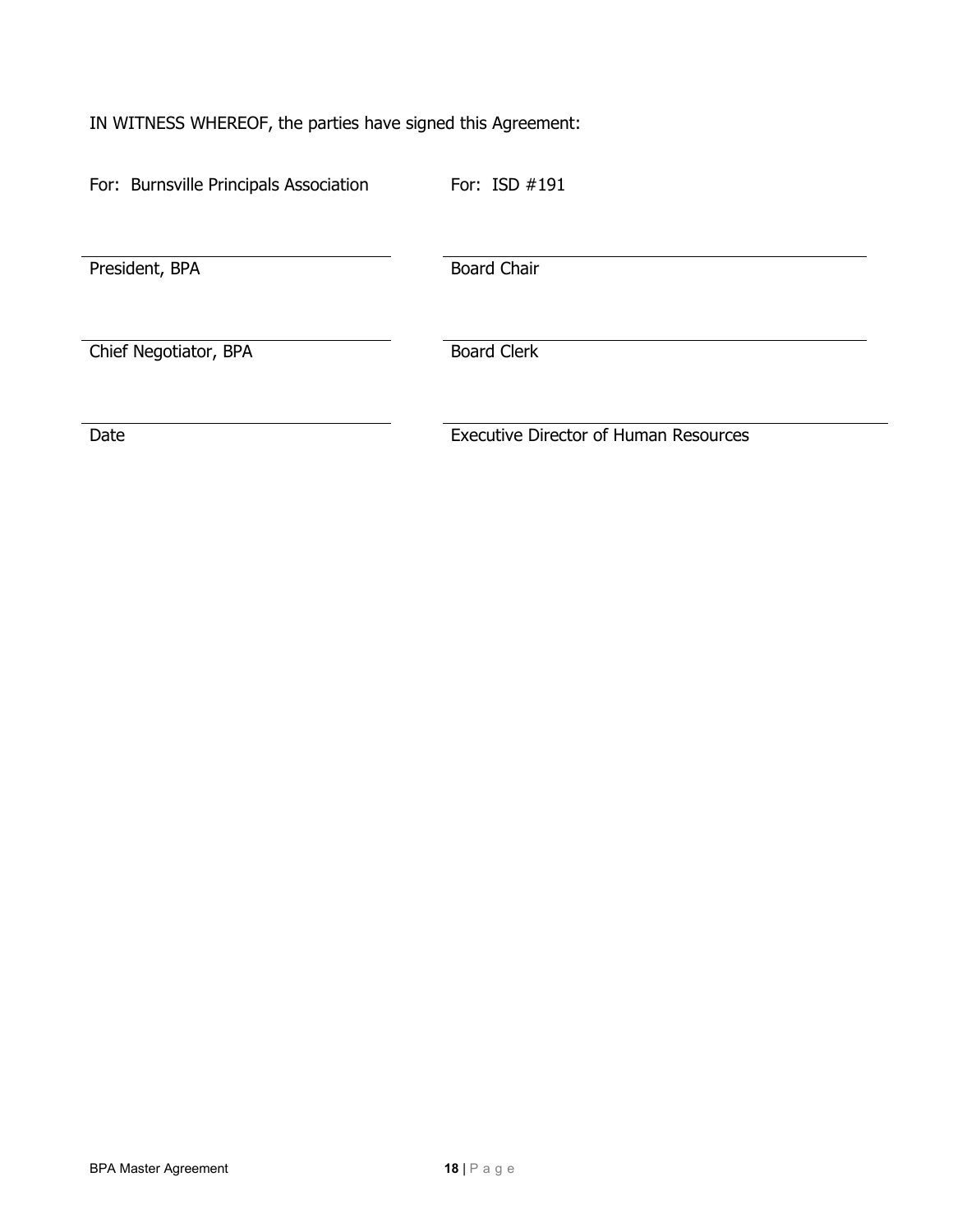| <b>APPENDIX A</b> |                            |           |    |         |  |
|-------------------|----------------------------|-----------|----|---------|--|
| Salary Schedule   |                            |           |    |         |  |
|                   |                            | 2021-2022 |    |         |  |
|                   | <b>Licensed</b><br>$MA+60$ |           |    |         |  |
| Associate         |                            |           |    |         |  |
| Step 1            | \$                         | 124,000   | \$ | 128,100 |  |
| Step 2            | \$                         | 126,000   | \$ | 132,300 |  |
|                   |                            |           |    |         |  |
| <b>Elementary</b> |                            |           |    |         |  |
| Step 1            | \$                         | 129,100   | \$ | 133,300 |  |
| Step 2            | \$                         | 130,800   | \$ | 137,600 |  |
|                   |                            |           |    |         |  |
| Junior High       |                            |           |    |         |  |
| Step 1            | \$                         | 134,200   | \$ | 138,600 |  |
| Step 2            | \$                         | 136,200   | \$ | 143,200 |  |
|                   |                            |           |    |         |  |
| Senior High       |                            |           |    |         |  |
| Step 1            | \$                         | 143,300   | \$ | 147,800 |  |
| Step 2            | \$                         | 145,000   | \$ | 154,100 |  |
|                   |                            |           |    |         |  |
| All Principals    |                            |           |    |         |  |
| Longevity 15th    | \$                         | 750       | \$ | 750     |  |
| Longevity 20th    | \$                         | 1,500     | \$ | 1,500   |  |

| <b>APPENDIX B</b>     |    |           |    |             |  |
|-----------------------|----|-----------|----|-------------|--|
| Salary Schedule       |    |           |    |             |  |
|                       |    | 2022-2023 |    |             |  |
| Licensed<br>$MA+60$   |    |           |    |             |  |
| Associate             |    |           |    |             |  |
| Step 1                | \$ | 125,300   | \$ | 129,400     |  |
| Step 2                | \$ | 127,300   | \$ | 133,700     |  |
| Step 3                | Ś  |           | ģ  |             |  |
| <b>Elementary</b>     |    |           |    |             |  |
| Step 1                | \$ | 130,400   | \$ | 134,700     |  |
| Step 2                | \$ | 132,200   | \$ | 139,000     |  |
| Step 3                | Ś  |           | ś  |             |  |
| Junior High           |    |           |    |             |  |
| Step 1                | \$ | 135,600   | \$ | 140,000     |  |
| Step 2                | \$ | 137,600   | \$ | 144,700     |  |
| Step 3                | \$ |           | Ġ  |             |  |
| Senior High           |    |           |    |             |  |
| Step 1                | \$ | 144,800   | \$ | 149,300     |  |
| Step 2                | \$ | 146,500   | \$ | 155,700     |  |
| Step 3                | Ś  | ۵         |    | <b>深风目目</b> |  |
| <b>All Principals</b> |    |           |    |             |  |
| Longevity 15th        | \$ | 750       | \$ | 750         |  |
| Longevity 20th        | \$ | 1,500     | \$ | 1,500       |  |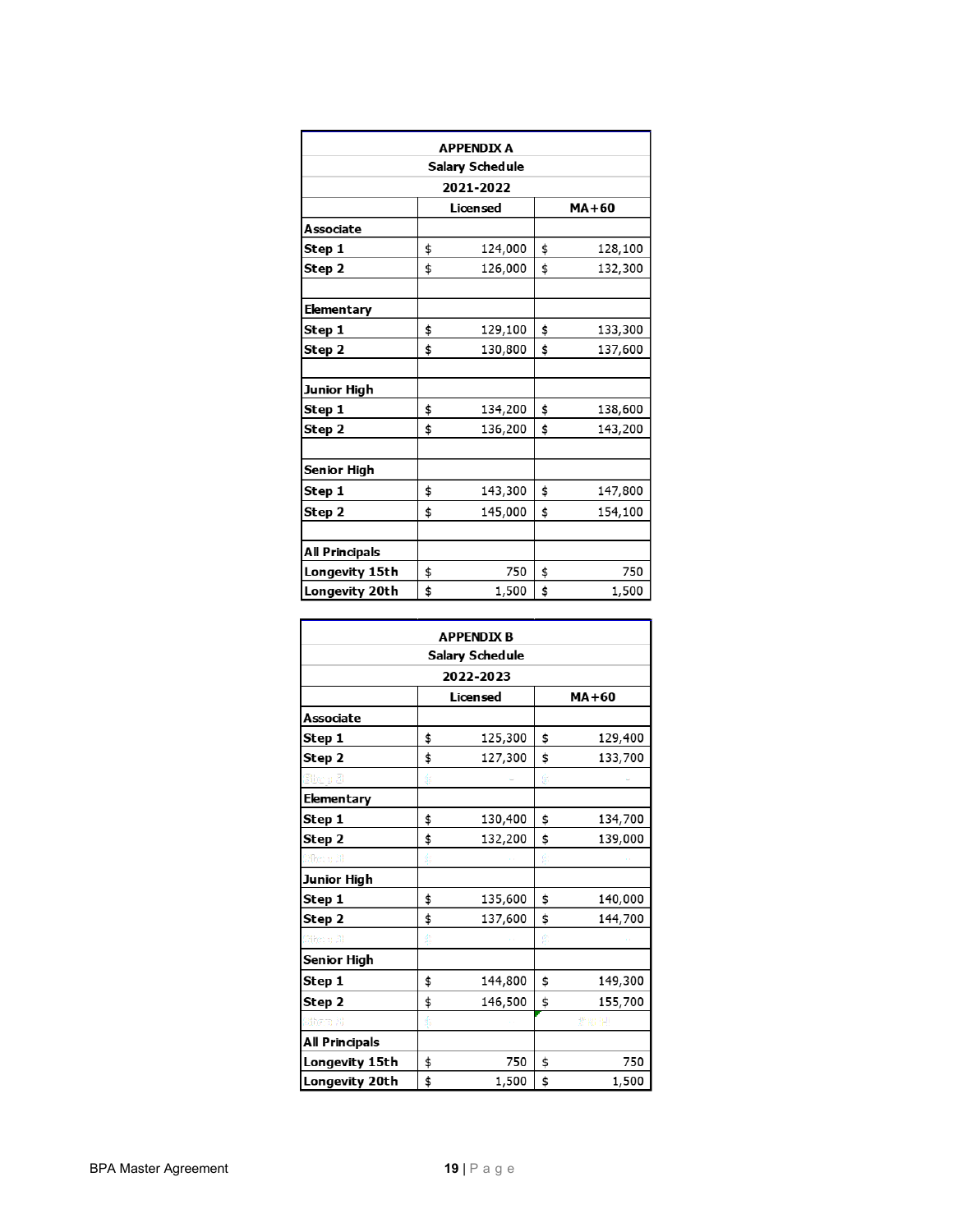#### MEMORANDUM OF UNDERSTANDING

This Memorandum of Understanding is entered into between Independent School District 191 (hereinafter referred to as the School District) and The Burnsville Principal Association (hereinafter referred to as the Union), representing the Principals of the School District as follows:

- 1. The parties have entered into a collective bargaining agreement covering the period July  $1, \frac{2019}{1000}$ 2021 through June 30, 2021 2023.
- 2. This MOU applies to the following employees as indicated:

Kelly Ronn Renee Brandner Don Leake

- 3. Notwithstanding the collective bargaining agreement Appendix A and Appendix B, identified employees shall be eligible for the following language:
	- a. The identified employees will be eligible and placed on the schedule for the tier, lane, and step obtained in FY 2018 as long as they are employed in District 191. If future negotiated agreements change the structure of the salary schedule while these individuals are employed, it is understood that these employees shall be considered and placed on the schedule as holding the positions held in FY 2018.

This MEMORANDUM OF UNDERSTANDING shall be in full force and effect from the period of execution of this document through June 30, 2021 2023.

Burnsville Principal Association **Independent School Dist. 191** Burnsville, MN 55337 200 W. Burnsville Parkway

Burnsville, MN 55337

Union Representative **Employer Representative** 

Dated: Dated: